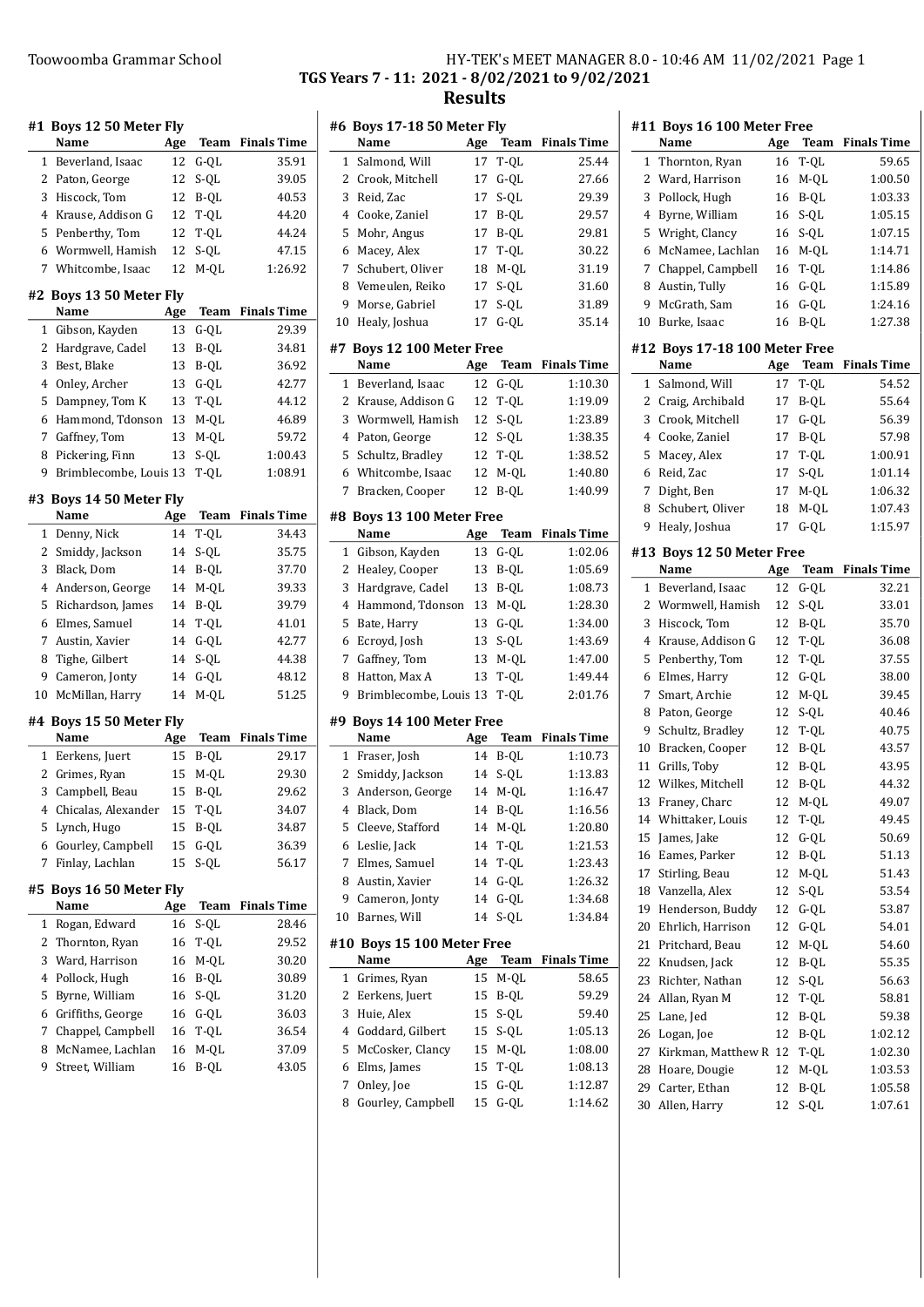### Toowoomba Grammar School

| HY-TEK's MEET MANAGER 8.0 - 10:46 AM 11/02/2021 Page 2 |  |
|--------------------------------------------------------|--|
| TGS Years 7 - 11: 2021 - 8/02/2021 to 9/02/2021        |  |
| <b>Results</b>                                         |  |

|       | (#13 Boys 12 50 Meter Free)       |     |        |                    |
|-------|-----------------------------------|-----|--------|--------------------|
| 31    | Whitcombe, Isaac                  | 12  | M-QL   | 1:11.68            |
| 32    | Mears, Chayton                    | 12  | $M-OL$ | 1:12.04            |
| 33    | Manamperi, Nethul                 | 12  | B-QL   | 1:13.31            |
| 34    | Bronkhurst, Roan                  | 12  | M-QL   | 1:13.71            |
| 35    | Khan, Taj                         | 12  | B-OL   | 1:16.70            |
|       |                                   |     |        |                    |
|       | #14 Boys 13 50 Meter Free<br>Name | Age | Team   | <b>Finals Time</b> |
| 1     | Gibson, Kayden                    | 13  | $G-QL$ | 28.97              |
| 2     | Healey, Cooper                    | 13  | B-QL   | 29.77              |
| 3     | Freer, Zach                       | 13  | $G-QL$ | 32.09              |
| 4     | Black, Rory                       | 13  | B-QL   | 33.31              |
| 5     | Fielder, Blake                    | 13  | S-QL   | 33.45              |
| 6     | Hardgrave, Cadel                  | 13  | B-QL   | 33.61              |
| 7     | Pimm, Charles                     | 13  |        | 33.79              |
|       |                                   |     | T-QL   |                    |
| 8     | Leslie, Campbell W                | 13  | T-QL   | 33.96              |
| 9     | Best, Blake                       | 13  | B-QL   | 34.28              |
| 10    | Mclean, Charlie                   | 13  | B-QL   | 34.57              |
| 11    | Hallinan, Bailey                  | 13  | $M-OL$ | 34.66              |
| 12    | Walker, Jacob                     | 13  | $G-QL$ | 34.86              |
| 13    | Graham, Seamus                    | 13  | B-QL   | 35.08              |
| 14    | Boland, Will                      | 13  | B-QL   | 35.36              |
| 15    | Luscombe, Will                    | 13  | $G-OL$ | 35.74              |
| 16    | Onley, Archer                     | 13  | $G-QL$ | 37.01              |
| 17    | Johnston, Matthew                 | 13  | T-QL   | 37.41              |
| $*18$ | Goddard, Oliver                   | 13  | S-QL   | 37.51              |
| $*18$ | Lasker, James                     | 13  | $G-QL$ | 37.51              |
| 20    | Brown, Cooper                     | 13  | S-QL   | 37.67              |
| 21    | Bate, Harry                       | 13  | $G-QL$ | 37.98              |
| 22    | Jaquet, Tom                       | 13  | $M-QL$ | 38.09              |
| 23    | McMillan, Artie                   | 13  | $M-QL$ | 38.31              |
| 24    | Humphreys, Harrisor 13            |     | M-QL   | 38.32              |
| 25    | Yevdokimov, Theo                  | 13  | S-QL   | 38.44              |
| 26    | Croft, Tom                        | 13  | $T-QL$ | 38.64              |
| 27    | Graham, Hewie                     | 13  | T-QL   | 38.84              |
| 28    | Pike, Jack                        | 13  | M-QL   | 38.97              |
| 29    | Thompson, Xavier M                | 13  | T-QL   | 39.13              |
| 30    | Crawley, Campbell                 | 13  | G-QL   | 39.25              |
| 31    | Newell, Campbell                  | 13  | S-QL   | 39.29              |
| 32    | Gobbert, Jack                     | 13  | S-QL   | 39.32              |
| 33    | Davidson, William J               | 13  | T-QL   | 39.35              |
| 34    | Griffith, James                   | 13  | B-QL   | 39.41              |
| 35    | Dampney, Tom K                    | 13  | T-QL   | 39.57              |
| 36    | Horncy, Lucas                     | 13  | M-QL   | 39.78              |
| 37    | Heasley, Joshua                   | 13  | $G-QL$ | 39.79              |
| 38    | Gaffney, Tom                      | 13  | M-QL   | 40.05              |
| 39    | Kinniburgh, Charlie               | 13  | $G-QL$ | 40.24              |
| *40   | Jacob, Matthew                    | 13  | B-QL   | 40.43              |
| *40   | Witenden, Aidan                   | 13  | S-QL   | 40.43              |
| 42    | O'Mara, Finn                      | 13  | T-QL   | 40.47              |
| 43    | Nestor, Riley                     | 13  | $T-QL$ | 40.49              |
| 44    | Tinkler, John                     | 13  | $B-QL$ | 41.17              |
| 45    | Clifford, George                  | 13  | $M-QL$ | 41.29              |
| 46    | Ecroyd, Josh                      | 13  | $S-QL$ | 41.58              |
| 47    | Johnston, James                   | 13  | M-QL   | 41.82              |
| 48    | Lethbridge, Oli                   | 13  | $G-QL$ | 42.19              |

| 49    | Haverhoek, Ben       | 13 | B-QL                   | 42.47   | 107<br>Irv  |
|-------|----------------------|----|------------------------|---------|-------------|
| 50    | Hatton, Max A        | 13 | T-QL                   | 42.53   | 108<br>Ha   |
| 51    | Ridgway, Mark        | 13 | T-QL                   | 43.37   | 109<br>Mc   |
| 52    | Ross, Edison         | 13 | $T\text{-}\mathrm{QL}$ | 43.61   | 110<br>Co   |
| 53    | Peart, Tom           | 13 | B-QL                   | 43.94   | 111<br>Yo   |
| 54    | Silver, Aiden        | 13 | B-QL                   | 44.18   | 112<br>Kh   |
| 55    | Ford, Harry          | 13 | M-QL                   | 45.10   | 113<br>Mc   |
| 56    | Herden, Charles      | 13 | T-QL                   | 45.24   | 114<br>Bri  |
| 57    | Thurbin, Henry       | 13 | G-QL                   | 45.35   | 115<br>Sin  |
| 58    | Johnston, Lachlan    | 13 | M-QL                   | 45.42   | 116<br>Br   |
| 59    | Rogers, Harry R      | 13 | T-QL                   | 45.57   | 117<br>Wo   |
| 60    | Green, Joshua        | 13 | G-QL                   | 45.62   |             |
| 61    | Le Lievre, Hugo      | 13 | G-QL                   | 45.66   | #15 B       |
| 62    | Seckler, Kurt        | 13 | $\mbox{G-QL}$          | 45.74   | Na          |
| $*63$ | Haddin, Jack W       | 13 | T-QL                   | 45.94   | 1<br>De     |
| $*63$ | McDonald, Tom        | 13 | G-QL                   | 45.94   | 2<br>Le:    |
| 65    | Wall, Angus          | 13 | G-QL                   | 46.20   | 3<br>Fra    |
| 66    | Barwick, Jack        | 13 | S-QL                   | 46.36   | 4<br>Sm     |
| 67    | Matoki, Daniel       | 13 | S-QL                   | 46.52   | 5<br>An     |
| 68    | Von Pein, Oli        | 13 | B-QL                   | 46.67   | 6<br>Bla    |
| 69    | Coleman, Blake       | 13 | S-QL                   | 47.04   | 7<br>Sm     |
| 70    | Hodge, Oscar         | 13 | B-QL                   | 47.21   | 8<br>Elr    |
| 71    | Bracey, Archer       | 13 | B-QL                   | 47.22   | 9<br>Au     |
| 72    | Magree, Julian       | 13 | T-QL                   | 47.23   | 10<br>Gro   |
| 73    | Webster, Austin      | 13 | T-QL                   | 47.40   | 11<br>Tig   |
| 74    | Cavanagh, Hugo       | 13 | T-QL                   | 47.65   | 12<br>Bu    |
| 75    | Spies, Jackson       | 13 | S-QL                   | 47.80   | 13<br>Niı   |
| 76    | Palmer, Griffin      | 13 | $\operatorname{B-QL}$  | 48.12   | 14<br>Kir   |
| $*77$ | McKay, William A     | 13 | T-QL                   | 48.18   | 15<br>Ba    |
| $*77$ | Knox, Dylan          | 13 | G-QL                   | 48.18   | 16<br>Pe:   |
| 79    | McInnerney, Brody    | 13 | M-QL                   | 48.92   | 17<br>Mc    |
| 80    | Sullivan, Ned        | 13 | B-QL                   | 49.30   | 18<br>Rio   |
| 81    | Heinrich, Samuel     | 13 | $\text{M-QL}$          | 49.66   | 19<br>Ab    |
| $*82$ | Lindemann, Bryce     | 13 | S-QL                   | 49.67   | 20<br>Ne    |
| $*82$ | Perry, Will          | 13 | B-QL                   | 49.67   | 21<br>Cle   |
| 84    | Simon, Elliot        | 13 | G-QL                   | 49.69   | 22<br>Tol   |
| 85    | Currie, Bailey       | 13 | M-QL                   | 50.73   | 23<br>Du    |
| 86    | Gilshenan, William   | 13 | S-QL                   | 50.84   | 24<br>Yo    |
| 87    | Taylor, Sam          | 13 | $M-QL$                 | 50.97   | 25<br>Pet   |
| 88    | Piccini, Christopher | 13 | B-QL                   | 51.28   | Elt<br>26   |
| 89    | Webster, Rory        | 13 | $\mbox{G-QL}$          | 52.24   | 27<br>Bra   |
| 90    | Hoare, Patrick       | 13 | T-QL                   | 53.15   | 28<br>Мa    |
| 91    | Hadfield, Pierce     | 13 | G-QL                   | 53.57   | 29<br>Wε    |
| 92    | Inoue, Hinata        | 13 | B-QL                   | 53.66   | 30<br>Ba    |
| 93    | O'Sullivan, Patrick  | 13 | B-QL                   | 54.70   | 31<br>Fei   |
| 94    | Brown, Harrison M    | 13 | T-QL                   | 54.92   | *32<br>Tay  |
| 95    | Mandikiza, Amand     | 13 | G-QL                   | 55.10   | *32<br>Ow   |
| 96    | Petersen, Sam H      | 13 | T-QL                   | 55.44   | 34<br>Мc    |
| 97    | Burrow, Luke         | 13 | B-QL                   | 56.02   | 35<br>Мc    |
| 98    | Silvester, Sam       | 13 | G-QL                   | 56.81   | $*36$<br>Be |
| 99    | Zhang, William       | 13 | S-QL                   | 57.27   | $*36$<br>Мc |
| 100   | Seaniger, Banjo      | 13 | S-QL                   | 57.87   | 38<br>He    |
| 101   | Mansfield, Hugh      | 13 | B-QL                   | 58.23   | 39<br>Wi    |
| 102   | Bland, Harry         | 13 | S-QL                   | 59.04   | 40<br>Ca    |
| 103   | Wilson, Daniel       | 13 | T-QL                   | 59.69   | 41<br>Co    |
| 104   | Booby, Thomas        | 13 | M-QL                   | 1:01.81 | 42<br>Ca    |
| 105   | Haynes, Jackson      | 13 | G-QL                   | 1:02.60 | 43<br>Do    |
|       | 106 French, Hunter   | 13 | G-QL                   | 1:04.66 | 44<br>Wi    |
|       |                      |    |                        |         |             |

| 107   | Irwin, Rupert             | 13  | S-QL        | 1:08.68            |
|-------|---------------------------|-----|-------------|--------------------|
| 108   | Haller, Lachlan           | 13  | M-QL        | 1:08.84            |
|       |                           |     |             |                    |
| 109   | McDonald Smith, Thc 13    |     | $M-QL$      | 1:11.32            |
| 110   | Cornford, Tex             | 13  | M-QL        | 1:12.65            |
| 111   | Young, Harrison           | 13  | $G-QL$      | 1:14.42            |
| 112   | Khalil, Kyrillos          | 13  | M-QL        | 1:24.41            |
| 113   | McMaster, Jack            | 13  | S-QL        | 1:30.00            |
| 114   | Brimblecombe, Louis 13    |     | T-QL        | 1:31.00            |
| 115   | Singh, Param              | 13  | $G-QL$      | 1:33.65            |
| 116   | Brown, Zac                | 13  | S-QL        | 1:37.01            |
| 117   | Wong, Chayton             | 13  | T-QL        | 1:41.56            |
|       | #15 Boys 14 50 Meter Free |     |             |                    |
|       | Name                      |     | Team        | <b>Finals Time</b> |
|       |                           | Age |             |                    |
| 1     | Denny, Nick               | 14  | T-QL        | 29.13              |
| 2     | Leslie, Jack              | 14  | T-QL        | 29.68              |
| 3     | Fraser, Josh              | 14  | B-QL        | 30.54              |
| 4     | Smiddy, Jackson           | 14  | S-QL        | 31.19              |
| 5     | Anderson, George          | 14  | $M-QL$      | 31.26              |
| 6     | Black, Dom                | 14  | B-QL        | 31.38              |
| 7     | Smart, Josh               | 14  | $G-QL$      | 32.25              |
| 8     | Elmes, Samuel             | 14  | T-QL        | 32.71              |
| 9     | Austin, Xavier            | 14  | $G-QL$      | 32.75              |
| 10    | Groom, Jordi              | 14  | S-QL        | 32.96              |
| 11    | Tighe, Gilbert            | 14  | S-QL        | 33.23              |
| 12    | Buckley, MacKenzie        | 14  | T-QL        | 33.26              |
| 13    | Nimac, Thompson           | 14  | T-QL        | 33.28              |
| 14    | Kirby, Flynn              | 14  | M-QL        | 33.40              |
| 15    | Barwick, Harry            | 14  | $T-QL$      | 34.15              |
| 16    | Peart, Tom                | 14  | $G-QL$      | 34.40              |
| 17    | McKenzie, Angus           | 14  | $G-QL$      | 34.47              |
| 18    | Richardson, James         | 14  | B-QL        | 34.78              |
| 19    | Able, Patrick             | 14  | S-QL        | 34.88              |
| 20    | Neal, Brodie              | 14  | S-QL        | 34.89              |
| 21    | Cleeve, Stafford          | 14  | M-QL        | 35.40              |
| 22    | Tobin, Cooper             | 14  | $G-QL$      | 35.55              |
| 23    | Dunlop, Jock              | 14  | T-QL        | 35.66              |
| 24    | Youngberry, Connor        | 14  | T-QL        | 36.42              |
| 25    | Petersen, Khyden          | 14  | B-QL        | 36.55              |
| 26    | Elborne, Fergus           | 14  | <b>B-QL</b> | 36.62              |
| 27    | Brazel, Darcy             | 14  | S-QL        | 36.66              |
| 28    | Mann, Bailey              | 14  | M-QL        | 37.18              |
| 29    | Walker, Connor            | 14  | $B-QL$      | 37.26              |
| 30    | Barnes, Will              | 14  | S-QL        | 37.66              |
| 31    | Ferguson, Lachie          | 14  | $G-QL$      | 37.75              |
| *32   | Taylor, Hunter            | 14  | B-QL        | 37.87              |
| *32   | Owen, Dylan               | 14  | M-QL        | 37.87              |
| 34    | McMillan, Harry           | 14  | M-QL        | 37.93              |
| 35    | Moriarty, Jackson         | 14  | M-QL        | 37.96              |
| $*36$ | Beckwith, Archie          | 14  | B-QL        | 38.01              |
| $*36$ | Morison, Hugo             | 14  | T-QL        | 38.01              |
| 38    | Hearn, Tristahn           | 14  | $G-QL$      | 38.23              |
| 39    | Williamson, Max           | 14  | B-QL        | 38.52              |
| 40    | Campbell, Arch            | 14  | B-QL        | 38.61              |
| 41    | Coleborn, Fraser          | 14  | M-QL        | 38.74              |
| 42    | Cameron, Jonty            | 14  | $G-QL$      | 38.75              |
| 43    | Donges, Hedley            | 14  | B-QL        | 38.84              |
| 44    | Wiggins, Jack             | 14  | M-QL        | 39.01              |
|       |                           |     |             |                    |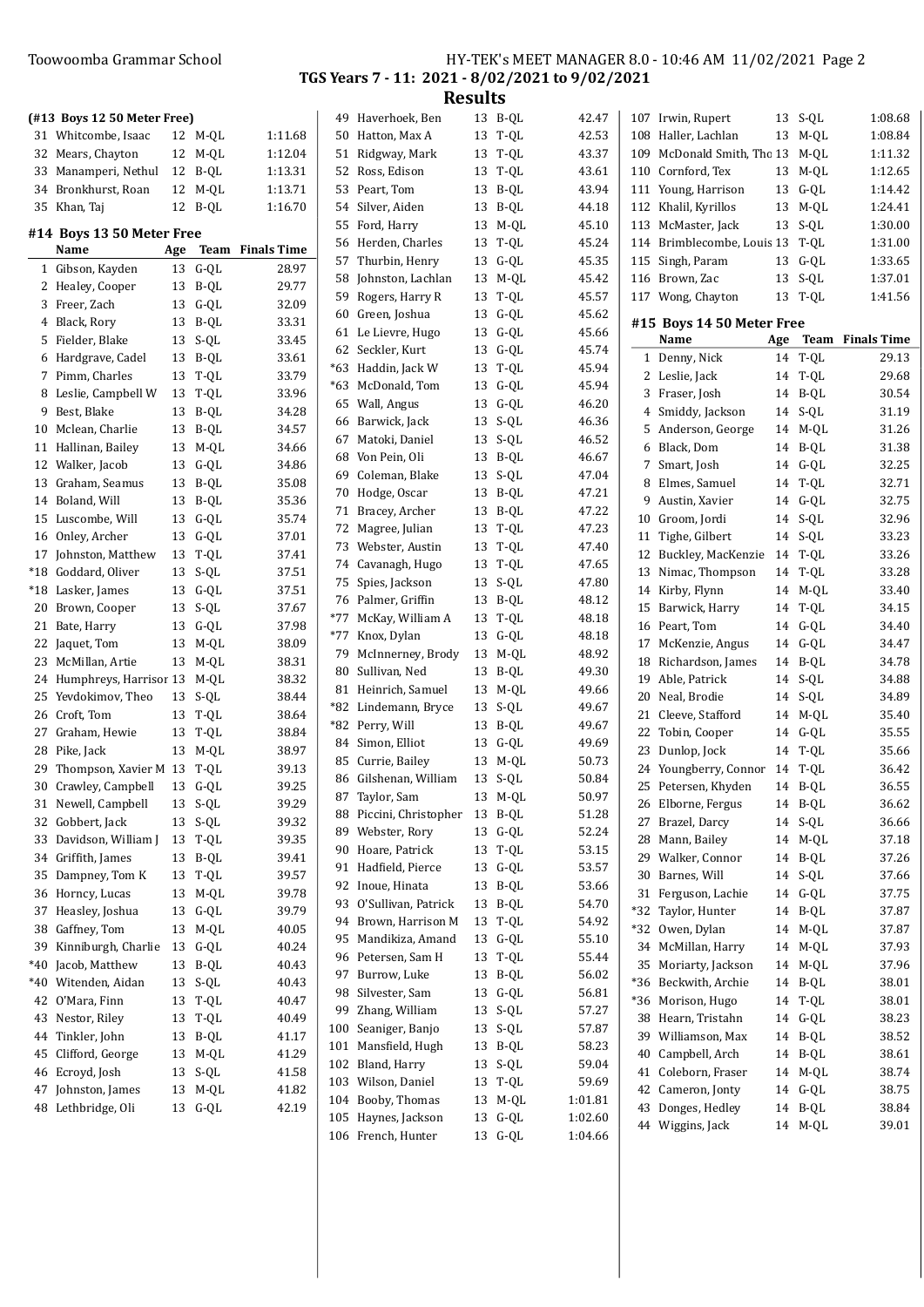$(H15$  Boys 14 50 Meter 45 Cumming, Kagan 46 Reardon, Frank 47 Sanson, Tom 48 Beezley, Kainen 49 Denman, Alex 50 Sheppard, Eric 51 Reardon, Cameron 52 Cameron, Stirling 53 Grills, Max 54 Dunk, Oly 55 Miller, Ben 56 Petersen, James 57 Roberts, Bona \*58 Robinson, Tallen \*58 Parrington, Finn 60 Ziesemer, Reece 61 Kelly, Patrick 62 Walker, Ben 63 Nielsen, Max 64 Russell, Harrison 65 Yapa, Dihan 66 Searle, Hugo 67 Webster, Edward 68 Hillman, Tim 69 Curtis, Hamish 70 Grant, Hamish 71 Muggleton, Lachie 72 Drysdale, Isaac 73 Lachmund, Charles 74 Sloss, Flynn 75 Taylor, Jordan 76 Adames, Ezra 77 Hepner, Sebastian 78 Armstrong, Mark 79 Nicholls, James 80 Higgins, James 81 Clementson, Louis 82 Betts-Jackson, Thom 83 Thompson, Hartley 84 Roach, Jacob 85 Williams, Oliver 86 Cook, Alex 87 Wilkie, Frazer 88 Deignan, Alex 89 Weier, Oliver 90 Bird, Lewis 91 Knudsen, Mac 92 Saint, Tae \*93 Goodwin, Dan \*93 Meynink, Jack 95 Scriven, Isaac 96 Thornton, Tom 97 Bain, George 98 Murfin-Chalmers, El 99 Biernoff, Alex 100 Dann, Angus

# Toowoomba Grammar School The HY-TEK's MEET MANAGER 8.0 - 10:46 AM 11/02/2021 Page 3 TGS Years 7 - 11: 2021 - 8/02/2021 to 9/02/2021

Results

| Free)    |              |                |        | 101 Fellenberg, Hayden               | 14       | M-QL                  | 54.87                   |
|----------|--------------|----------------|--------|--------------------------------------|----------|-----------------------|-------------------------|
|          | 14 T-QL      | 39.07          |        | 102 Larsen, Damien                   | 14       | $G-QL$                | 55.18                   |
| 14       | S-QL         | 39.13          |        | 103 Cunningham, Bryn                 | 14       | M-QL                  | 55.51                   |
|          | 14 G-QL      | 39.45          |        | 104 McCollum, Hamish                 |          | 14 G-QL               | 56.11                   |
| 14       | M-QL         | 39.48          |        | 105 Murphy, Cormac                   |          | 14 G-QL               | 57.20                   |
|          | 14 T-QL      | 39.49          |        | 106 Hackwood, Liam                   | 14       | T-QL                  | 57.54                   |
| 14       | T-QL         | 39.58          |        | 107 Bredhauer, Roy                   | 14       | $G-QL$                | 58.85                   |
| 14       | B-QL         | 39.62          |        | 108 Sands, Angus                     | 14       | S-QL                  | 59.47                   |
| 14       | B-QL         | 39.82          |        | 109 Warry, Lachlan                   | 14       | B-QL                  | 1:02.48                 |
| 14       | B-QL         | 39.95          |        | 110 Collins, Alex                    | 14       | $G-QL$                | 1:02.60                 |
| 14       | M-QL         | 40.19          |        | 111 Kelly, Will                      | 14       | S-QL                  | 1:04.89                 |
| 14       | $G-QL$       | 40.53          |        | #16 Boys 12 50 Meter Back            |          |                       |                         |
| 14       | T-QL         | 40.59          |        | Name                                 | Age      |                       | <b>Team</b> Finals Time |
| 14       | B-QL         | 40.75          |        | 1 Beverland, Isaac                   | 12       | $G-QL$                | 40.45                   |
|          | 14 G-QL      | 40.82          |        | 2 Wormwell, Hamish                   | 12       | S-QL                  | 43.64                   |
| 14       | S-QL         | 40.82          |        | 3 Hiscock, Tom                       | 12       | B-QL                  | 44.54                   |
|          | 14 B-QL      | 41.78          | 4      | Krause, Addison G                    | 12       | T-QL                  | 48.50                   |
|          | 14 M-QL      | 41.95          | 5      | Penberthy, Tom                       | 12       | T-QL                  | 49.25                   |
| 14       | S-QL         | 42.40          | 6      | Smart, Archie                        | 12       | M-QL                  | 53.42                   |
| 14       | $M-QL$       | 42.42          | 7      | Bracken, Cooper                      | 12       | B-QL                  | 56.83                   |
| 14       | M-QL         | 42.57          | 8      | Wilkes, Mitchell                     | 12       | B-QL                  | 58.91                   |
| 14       | S-QL         | 42.77          | *9     | Bronkhurst, Roan                     | 12       | M-QL                  | 1:00.00                 |
| 14       | $G-QL$       | 43.38          | *9     | Allen, Harry                         | 12       | S-QL                  | 1:00.00                 |
|          | 14 G-QL      | 43.49          | *9     | Whittaker, Louis                     | 12       | T-QL                  | 1:00.00                 |
| 14       | S-QL         | 43.60          | *9     | Henderson, Buddy                     | 12       | $G-QL$                | 1:00.00                 |
| 14       | M-QL         | 44.13          | *9     | Paton, George                        | 12       | S-QL                  | 1:00.00                 |
|          | 14 G-QL      | 44.16          | *9     | Manamperi, Nethul                    | 12       | B-QL                  | 1:00.00                 |
| 14       | S-QL         | 44.31          | *9     | James, Jake                          |          | 12 G-QL               | 1:00.00                 |
|          |              |                |        |                                      |          |                       |                         |
| 14       | M-QL         | 44.48          | *9     |                                      | 12       |                       | 1:00.00                 |
| 14       | M-QL         | 44.58          | 17     | Whitcombe, Isaac<br>Schultz, Bradley | 12       | M-QL<br>T-QL          | 2:00.00                 |
|          | 14 G-QL      | 44.80          |        | 18 Rowe, Aimon                       | 12       | $G-QL$                | 2:01.00                 |
| 14       | $M-QL$       | 44.86          | 19     | Richter, Nathan                      | 12       | S-QL                  | 2:02.00                 |
| 14       | $G-QL$       | 45.09          |        | 20 Pritchard, Beau                   | 12       | M-QL                  | 2:03.00                 |
| 14       | B-QL         | 45.43          |        |                                      |          |                       |                         |
| 14       | T-QL         | 45.55          |        | #17 Boys 13 50 Meter Back            |          |                       |                         |
| 14       | T-QL         | 45.59          |        | Name                                 | Age      |                       | Team Finals Time        |
| 14       | S-QL         | 45.66          |        | 1 Gibson, Kayden                     | 13       | $G-QL$                | 40.00                   |
| 14       | M-QL         | 46.05          |        | 2 Healey, Cooper                     | 13       | B-QL                  | 41.00                   |
| ii 14    | $G-QL$       | 46.17          |        | 3 Hardgrave, Cadel                   | 13       | $\operatorname{B-QL}$ | 42.00                   |
| 14       | S-QL         | 46.18          | 4      | Black, Rory                          | 13       | B-QL                  | 43.00                   |
| 14       | B-QL         | 46.33          | 5      | Best, Blake                          | 13       | B-QL                  | 44.00                   |
| 14       | $T-QL$       | 47.10          | 6      | Dampney, Tom K                       | 13       | T-QL                  | 45.00                   |
| 14       | M-QL         | 47.34          | 7<br>8 | Ecroyd, Josh<br>Gaffney, Tom         | 13       | S-QL                  | 46.00                   |
| 14       | B-QL         | 47.60          | 9      | Mclean, Charlie                      | 13<br>13 | M-QL<br>B-QL          | 47.00                   |
| 14       | $G-QL$       | 48.30          | 10     | Singh, Param                         | 13       | $G-QL$                | 50.00<br>51.00          |
| 14       | S-QL         | 48.41          |        | 11 Hammond, Tdonson                  | 13       | $M-QL$                | 52.00                   |
| 14<br>14 | S-QL         | 48.80          | 12     | McKay, William A                     | 13       | T-QL                  | 53.00                   |
| 14       | G-QL         | 50.74          | 13     | Clifford, George                     | 13       | $M-QL$                | 54.00                   |
| 14       | T-QL<br>M-QL | 51.14<br>51.40 |        | 14 Rogers, Harry R                   | 13       | T-QL                  | 55.00                   |
| 14       | T-QL         | 51.40          | 15     | Yevdokimov, Theo                     | 13       | S-QL                  | 56.00                   |
| 14       | T-QL         | 51.76          | 16     | Fielder, Blake                       | 13       | S-QL                  | 1:00.00                 |
| 14       | B-QL         | 51.98          | 17     | Luscombe, Will                       | 13       | $G-QL$                | 1:01.00                 |
| 14       | $M-QL$       | 53.10          | 18     | Goddard, Oliver                      | 13       | S-QL                  | 1:02.00                 |
| lidt4    | S-QL         | 53.55          | 19     | Graham, Seamus                       | 13       | B-QL                  | 1:03.00                 |
| 14       | S-QL         | 53.83          | 20     | Thompson, Xavier M 13                |          | T-QL                  | 1:04.00                 |

| 54.87          | 22  | Ford, Harry               | 13  | M-QL        | 1:06.00            |
|----------------|-----|---------------------------|-----|-------------|--------------------|
| 55.18          | 23  | Brown, Harrison M         | 13  | T-QL        | 1:07.00            |
| 55.51          | 24  | Boland, Will              | 13  | B-QL        | 1:10.00            |
| 56.11          | 25  | Johnston, Matthew         | 13  | T-QL        | 1:11.00            |
| 57.20          | 26  | Horncy, Lucas             | 13  | M-QL        | 1:12.00            |
| 57.54          | 27  | Lasker, James             | 13  | $G-QL$      | 1:13.00            |
| 58.85          | 28  | Bate, Harry               | 13  | $G-QL$      | 1:14.00            |
| 59.47          | 29  | Lindemann, Bryce          | 13  | S-QL        | 1:15.00            |
| :02.48         | 30  | Petersen, Sam H           | 13  | T-QL        | 1:16.00            |
| :02.60         | 31  | Pickering, Finn           | 13  | S-QL        | 1:17.00            |
| :04.89         | 32  | Gobbert, Jack             | 13  | S-QL        | 1:20.00            |
|                | 33  | Cumming, Archie           | 13  | M-QL        | 1:21.00            |
|                | 34  | O'Mara, Finn              | 13  | T-QL        | 1:22.00            |
| Time           | 35  | Jaquet, Tom               | 13  | M-QL        | 1:23.00            |
| 40.45          | 36  | Barwick, Jack             | 13  | S-QL        | 1:24.00            |
| 43.64          | 37  | Johnston, James           | 13  | M-QL        | 1:25.00            |
| 44.54          | 38  | Piccini, Christopher      | 13  | B-QL        | 1:26.00            |
| 48.50          | 39  | Simon, Elliot             | 13  | $G-QL$      | 1:27.00            |
| 49.25          |     |                           |     |             |                    |
| 53.42          |     | #18 Boys 14 50 Meter Back |     |             |                    |
| 56.83          |     | Name                      | Age | Team        | <b>Finals Time</b> |
| 58.91          | 1   | Smiddy, Jackson           | 14  | S-QL        | 40.00              |
| :00.00         | 2   | Fraser, Josh              | 14  | B-QL        | 40.10              |
| :00.00         | 3   | Leslie, Jack              | 14  | T-QL        | 40.20              |
| :00.00         | 4   | Anderson, George          | 14  | M-QL        | 40.30              |
| :00.00         | 5   | Austin, Xavier            | 14  | $G-QL$      | 40.40              |
| :00.00         | 6   | Elmes, Samuel             | 14  | T-QL        | 40.50              |
| :00.00         | 7   | Cleeve, Stafford          | 14  | M-QL        | 40.60              |
| :00.00         | 8   | Tighe, Gilbert            | 14  | S-QL        | 40.70              |
| :00.00         | 9   | Denny, Nick               | 14  | T-QL        | 41.00              |
| :00.00         | 10  | Black, Dom                | 14  | B-QL        | 41.10              |
| :01.00         | 11  | Brazel, Darcy             | 14  | S-QL        | 41.20              |
| :02.00         | 12  | Williamson, Max           | 14  | B-QL        | 41.30              |
| :03.00         | 13  | Nicholls, James           | 14  | T-QL        | 41.40              |
|                | 14  | Wiggins, Jack             | 14  | M-QL        | 41.50              |
| Time           | 15  | Robinson, Tallen          | 14  | G-QL        | 41.70              |
| 40.00          | 16  | McCollum, Hamish          | 14  | $G-QL$      | 41.80              |
| 41.00          | 17  | Able, Patrick             | 14  | S-QL        | 43.73              |
| 42.00          | 18  | Richardson, James         | 14  | <b>B-QL</b> | 44.71              |
| 43.00          |     | *19 McMillan, Harry       |     | 14 M-QL     | 45.46              |
| 44.00          | *19 | Barwick, Harry            | 14  | T-QL        | 45.46              |
| 45.00          | 21  | Neal, Brodie              | 14  | S-QL        | 45.54              |
| 46.00          | 22  | Mann, Bailey              | 14  | M-QL        | 45.93              |
| 47.00          | 23  | Morison, Hugo             | 14  | T-QL        | 47.24              |
|                | 24  | McKenzie, Angus           | 14  | $G-QL$      | 47.40              |
| 50.00          | 25  | Dunlop, Jock              | 14  | T-QL        | 47.89              |
| 51.00          | 26  | Campbell, Arch            | 14  | B-QL        | 48.12              |
| 52.00<br>53.00 | 27  | Elborne, Fergus           | 14  | B-QL        | 48.84              |
| 54.00          | 28  | Petersen, James           | 14  | T-QL        | 49.08              |
|                | 29  | Owen, Dylan               | 14  | M-QL        | 49.16              |
| 55.00          | 30  | Beezley, Kainen           | 14  | M-QL        | 49.59              |
| 56.00          | 31  | Barnes, Will              | 14  | S-QL        | 50.19              |
| :00.00         | 32  | Deignan, Alex             | 14  | G-QL        | 50.99              |
| :01.00         | 33  | Sanson, Tom               | 14  | $G-QL$      | 51.42              |
| :02.00         | 34  | Nielsen, Max              | 14  | M-QL        | 51.47              |
| :03.00         | 35  | Grant, Hamish             | 14  | $G-QL$      | 52.02              |
| :04.00         | 36  | Kelly, Patrick            | 14  | M-QL        | 52.44              |
| :05.00         | 37  | Reardon, Cameron          | 14  | B-QL        | 55.97              |
|                |     |                           |     |             |                    |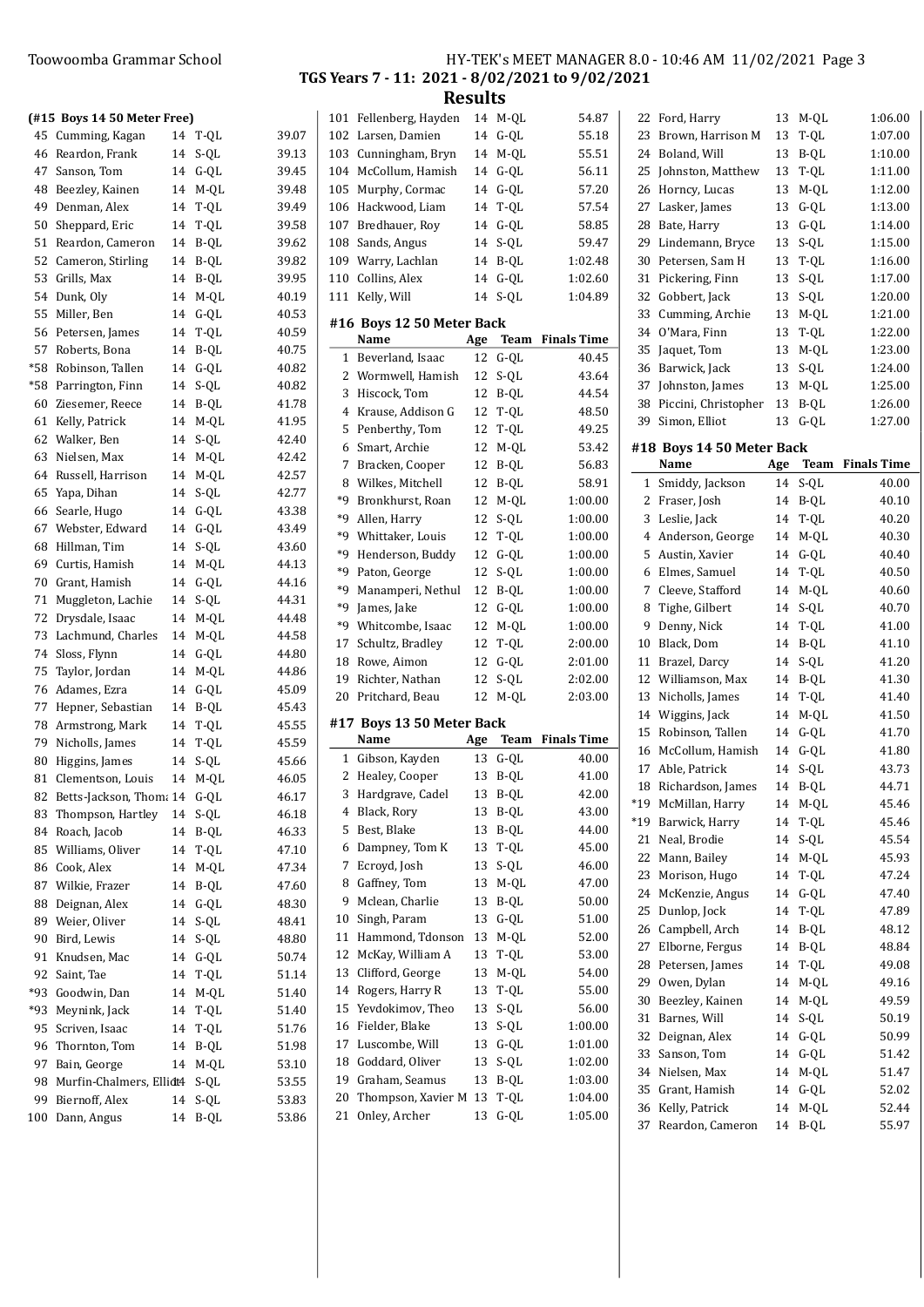## Toowoomba Grammar School HY-TEK's MEET MANAGER 8.0 - 10:46 AM 11/02/2021 Page 4 TGS Years 7 - 11: 2021 - 8/02/2021 to 9/02/2021 Results 25 55.50 Gaffney, Tom 13 M-QL

|    | (#18 Boys 14 50 Meter Back) |     |        |                    |
|----|-----------------------------|-----|--------|--------------------|
| 38 | Sloss, Flynn                | 14  | G-QL   | 56.72              |
|    | 39 Coleman, Blake           | 13  | S-QL   | 57.27              |
|    | 40 Murfin-Chalmers, Ellidt4 |     | S-QL   | 1:02.39            |
|    | #19 Boys 12 50 Meter Breast |     |        |                    |
|    | Name                        | Age | Team   | <b>Finals Time</b> |
| 1  | Beverland, Isaac            | 12  | $G-QL$ | 46.64              |
| 2  | Hiscock, Tom                | 12  | B-QL   | 49.89              |
| 3  | Krause, Addison G           | 12  | T-QL   | 50.00              |
| 4  | Elmes, Harry                | 12  | $G-QL$ | 52.12              |
| 5  | Penberthy, Tom              | 12  | T-QL   | 53.68              |
| 6  | Wormwell, Hamish            | 12  | S-QL   | 55.21              |
| 7  | Smart, Archie               | 12  | M-QL   | 56.52              |
| 8  | Bracken, Cooper             | 12  | B-QL   | 56.94              |
| 9  | Pritchard, Beau             | 12  | M-QL   | 57.61              |
| 10 | Vanzella, Alex              | 12  | S-QL   | 58.01              |
| 11 | Whittaker, Louis            | 12  | T-QL   | 1:04.47            |
| 12 | Wilkes, Mitchell            | 12  | B-QL   | 1:04.66            |
| 13 | Franey, Charc               |     |        | 1:05.16            |
|    |                             | 12  | M-QL   |                    |
|    | 14 Allan, Ryan M            | 12  | T-QL   | 1:06.38            |
|    | 15 Rowe, Aimon              | 12  | $G-QL$ | 1:08.80            |
|    | 16 Stirling, Beau           | 12  | $M-QL$ | 1:09.36            |
| 17 | James, Jake                 | 12  | $G-QL$ | 1:09.54            |
| 18 | Kirkman, Matthew R          | 12  | T-QL   | 1:13.87            |
| 19 | Hoare, Dougie               | 12  | M-QL   | 1:18.11            |
| 20 | Manamperi, Nethul           | 12  | B-QL   | 1:22.27            |
| 21 | Richter, Nathan             | 12  | S-QL   | 1:30.23            |
| 22 | Bronkhurst, Roan            | 12  | M-QL   | 1:31.20            |
|    |                             |     |        |                    |
| 23 | Schultz, Bradley            | 12  | T-QL   | 1:56.13            |
|    | #20 Boys 13 50 Meter Breast |     |        |                    |
|    | Name                        | Age | Team   | <b>Finals Time</b> |
| 1  | Gibson, Kayden              | 13  | $G-QL$ | 39.73              |
| 2  | Healey, Cooper              | 13  | B-QL   | 43.28              |
| 3  | Hardgrave, Cadel            | 13  | B-QL   | 43.53              |
| 4  | Black, Rory                 | 13  | B-QL   | 47.08              |
| 5  | Hallinan, Bailey            | 13  | M-QL   | 47.23              |
| 6  | Silver, Aiden               | 13  | B-QL   | 48.30              |
| 7  | Best, Blake                 | 13  | B-QL   | 50.67              |
| 8  | Fielder, Blake              | 13  | S-QL   | 51.20              |
| 9  | Boland, Will                | 13  | B-QL   | 51.28              |
| 10 | Onley, Archer               | 13  | $G-QL$ | 51.44              |
| 11 | Pimm, Charles               | 13  | T-QL   | 51.83              |
| 12 | Pike, Jack                  | 13  | $M-QL$ | 51.96              |
| 13 | Gobbert, Jack               | 13  | S-QL   | 52.01              |
| 14 | Brown, Harrison M           | 13  | T-QL   | 52.27              |
| 15 | Dampney, Tom K              | 13  | T-QL   | 52.86              |
| 16 | Croft, Tom                  | 13  | T-QL   | 53.00              |
| 17 | Humphreys, Harrisor 13      |     | M-QL   | 53.26              |
| 18 | Coleman, Blake              | 13  | S-QL   | 53.41              |
| 19 | Heinrich, Samuel            | 13  | M-QL   | 53.94              |
| 20 | Horncy, Lucas               | 13  | M-QL   | 54.11              |
| 21 | Witenden, Aidan             | 13  | S-QL   | 54.14              |
| 22 | Hammond, Tdonson            | 13  | M-QL   | 54.21              |
| 23 | Graham, Seamus              | 13  | B-QL   | 54.48              |

| ر ے | Gamey, Tom                  | LJ. | בעבי          | <b>JJ.JU</b>       |
|-----|-----------------------------|-----|---------------|--------------------|
| 26  | Kinniburgh, Charlie         | 13  | $G-QL$        | 56.20              |
| 27  | Thompson, Xavier M          | 13  | T-QL          | 56.53              |
| 28  | Johnston, James             | 13  | M-QL          | 57.91              |
| 29  | Barwick, Jack               | 13  | S-QL          | 58.33              |
| 30  | Yevdokimov, Theo            | 13  | S-QL          | 58.60              |
| 31  | Crawley, Campbell           | 13  | G-QL          | 59.16              |
| 32  | Webster, Rory               | 13  | G-QL          | 59.50              |
| 33  | Lasker, James               | 13  | $G-QL$        | 59.64              |
| 34  | Cavanagh, Hugo              | 13  | T-QL          | 1:01.21            |
| 35  | Ford, Harry                 | 13  | M-QL          | 1:01.85            |
| 36  | O'Sullivan, Patrick         | 13  | B-QL          | 1:02.65            |
| 37  | Ecroyd, Josh                | 13  | S-QL          | 1:04.00            |
| 38  | Lethbridge, Oli             | 13  | $G-QL$        | 1:06.96            |
| 39  | Ridgway, Mark               | 13  | T-QL          | 1:07.16            |
| 40  | Mandikiza, Amand            | 13  |               | 1:08.18            |
|     |                             |     | G-QL          |                    |
| 41  | Pickering, Finn             | 13  | S-QL          | 1:11.09            |
| 42  | McMaster, Jack              | 13  | S-QL          | 1:14.62            |
| 43  | Brimblecombe, Louis 13      |     | T-QL          | 1:26.23            |
| 44  | Brown, Zac                  | 13  | S-QL          | 3:00.00            |
|     | #21 Boys 14 50 Meter Breast |     |               |                    |
|     | Name                        | Age | Team          | <b>Finals Time</b> |
| 1   | Black, Dom                  | 14  | B-QL          | 40.39              |
| 2   | Smart, Josh                 | 14  | $G-QL$        | 43.82              |
| 3   | Fraser, Josh                | 14  | B-QL          | 44.64              |
| 4   | Smiddy, Jackson             | 14  | S-QL          | 44.86              |
| 5   | Anderson, George            | 14  | M-QL          | 45.34              |
| 6   | Barwick, Harry              | 14  | T-QL          | 45.94              |
| 7   | Denny, Nick                 | 14  | T-QL          | 46.08              |
| 8   | Leslie, Jack                | 14  | T-QL          | 46.85              |
| 9   | Cleeve, Stafford            | 14  | M-QL          | 47.66              |
| 10  | Nimac, Thompson             | 14  | T-QL          | 47.77              |
| 11  | McKenzie, Angus             | 14  | $G-QL$        | 49.19              |
| 12  | Austin, Xavier              | 14  | $\mbox{G-QL}$ | 49.48              |
| 13  | Elmes, Samuel               | 14  | $T-QL$        | 49.57              |
| 14  | Coleborn, Fraser            | 14  | M-QL          | 50.41              |
| 15  | Groom, Jordi                | 14  | S-QL          | 51.50              |
| 16  | Dunlop, Jock                | 14  | $T-QL$        | 52.12              |
| 17  | Peart, Tom                  | 14  | G-QL          | 52.93              |
|     | McMillan, Harry             |     |               | 53.38              |
| 18  | Beckwith, Archie            | 14  | M-QL          |                    |
| 19  |                             | 14  | B-QL          | 54.33              |
| 20  | Petersen, Khyden            | 14  | B-QL          | 55.60              |
| 21  | Miller, Ben                 | 14  | $G-QL$        | 55.80              |
| 22  | Walker, Connor              | 14  | B-QL          | 56.00              |
| 23  | Muggleton, Lachie           | 14  | S-QL          | 57.07              |
| 24  | Williamson, Max             | 14  | B-QL          | 57.53              |
| 25  | Grills, Max                 | 14  | B-OL          | 59.30              |
| 26  | Larsen, Damien              | 14  | $G-OL$        | 1:01.47            |
| 27  | Sloss, Flynn                | 14  | $G-QL$        | 1:02.02            |
| 28  | Petersen, James             | 14  | $T-OL$        | 1:02.69            |
| 29  | Thompson, Hartley           | 14  | $S-QL$        | 1:03.17            |
| 30  | Grant, Hamish               | 14  | G-QL          | 1:03.96            |
| 31  | Morison, Hugo               | 14  | $T-QL$        | 1:04.25            |
| *32 | Reardon, Frank              | 14  | S-QL          | 1:05.29            |
| *32 | Drysdale, Isaac             | 14  | M-QL          | 1:05.29            |
| 34  | Webster, Edward             | 14  | G-QL          | 1:05.30            |
| 35  | Cook, Alex                  | 14  | M-QL          | 1:06.93            |
|     |                             |     |               |                    |

 $\overline{\phantom{a}}$ 

|                | 36 Higgins, James                        | 14<br>S-QL                 | 1:07.71                    |
|----------------|------------------------------------------|----------------------------|----------------------------|
| 37             | Biernoff, Alex                           | 14<br>S-QL                 | 1:08.03                    |
|                | 38 Dann, Angus                           | 14 B-QL                    | 1:09.63                    |
| 39             | Kelly, Patrick                           | M-QL<br>14                 | 1:12.42                    |
| 40             | Sands, Angus                             | S-QL<br>14                 | 1:19.69                    |
|                |                                          |                            |                            |
|                | #22 Boys 12 300 Meter Free Relay         |                            |                            |
|                | Team                                     | Relay                      | <b>Finals Time</b>         |
| 1              | $G-QL$                                   | A                          | 4:53.20                    |
| 2              | B-QL                                     | A                          | 4:57.07                    |
| 3              | $T-QL$                                   | A                          | 5:01.65                    |
| $\overline{4}$ | M-QL                                     | A                          | 6:05.07                    |
| 5              | $S-QL$                                   | A                          | 6:25.71                    |
|                | #23 Boys 13 300 Meter Free Relay         |                            |                            |
|                | Team                                     | Relay                      | <b>Finals Time</b>         |
| 1              | B-QL                                     | A                          | 3:29.06                    |
| $\mathbf{2}$   | $G-QL$                                   | A                          | 3:30.38                    |
| 3              | T-QL                                     | A                          | 3:55.20                    |
| 4              | S-QL                                     | A                          | 3:59.04                    |
| 5              | M-QL                                     | A                          | 4:01.31                    |
|                |                                          |                            |                            |
|                | #24 Boys 14 300 Meter Free Relay<br>Team | Relay                      | <b>Finals Time</b>         |
| 1              | T-QL                                     | A                          | 3:32.87                    |
| $\mathbf{2}$   |                                          | A                          |                            |
|                | M-QL                                     |                            | 3:33.00                    |
| 3              | $S-QL$                                   | A                          | 3:36.00                    |
| $\overline{4}$ | B-QL                                     | A<br>A                     | 3:37.92                    |
| 5              | $G-QL$                                   |                            | 3:44.39                    |
|                | #25 Boys 15 50 Meter Free                |                            |                            |
|                |                                          |                            |                            |
|                | Name                                     | Age                        | Team<br><b>Finals Time</b> |
| 1              | Eerkens, Juert                           | 15<br>B-QL                 | 27.11                      |
| $\mathbf{2}$   | Grimes, Ryan                             | M-QL<br>15                 | 27.58                      |
| 3              | Campbell, Beau                           | B-QL<br>15                 | 27.64                      |
| 4              | McCosker, Clancy                         | M-QL<br>15                 | 29.28                      |
| 5              | Elms, James                              | T-QL<br>15                 | 29.49                      |
| 6              | Wise, Matty                              | 15<br>M-QL                 | 29.62                      |
| 7              | Oates, Chace                             | 15<br>$G-QL$               | 30.05                      |
| 8              | Goddard, Gilbert                         | 15<br>S-QL                 | 30.09                      |
| 9              | Onley, Joe                               | 15<br>$G-QL$               | 30.13                      |
| 10             | Gourley, Campbell                        | 15<br>G-QL                 | 30.41                      |
| 11             | Lynch, Ryan                              | 15<br>M-QL                 | 30.80                      |
| 12             | Crozier, Isaac                           | 15<br>S-QL                 | 30.93                      |
| 13             | Winter, Campbell                         | 15<br>M-QL                 | 31.19                      |
| 14             | Taylor, Matthew                          | 15<br>B-OL                 |                            |
| 15             |                                          | 15<br>$G-QL$               | 31.30<br>31.76             |
|                | Walker, Aiden                            |                            |                            |
| 16<br>17       | Flegler, Will<br>Chicalas, Alexander     | 15<br>M-QL                 | 32.06                      |
|                |                                          | 15<br>T-QL                 | 32.33                      |
| 18<br>19       | Anderson, Marcus<br>Newnham, Jack        | 15<br>S-QL<br>15           | 32.63                      |
|                |                                          | B-QL                       | 33.51                      |
| 20             | Loane, Frankie                           | S-QL<br>15                 | 33.93                      |
| 21             | Anderson, William                        | 15<br>T-QL                 | 34.13                      |
| 22             | Doran, Lachlan                           | 15<br>S-QL                 | 34.15                      |
| 23             | Nolan, Patrick                           | M-QL<br>15                 | 34.22                      |
| 24             | McLennan, Sam                            | 15<br>S-QL                 | 34.37                      |
| 25             | Spencer, Sam                             | 15<br>T-QL                 | 34.38                      |
| 26<br>27       | Randall, Charlie<br>Officer, Stuart      | 15<br>$T-QL$<br>15<br>S-QL | 34.41<br>34.42             |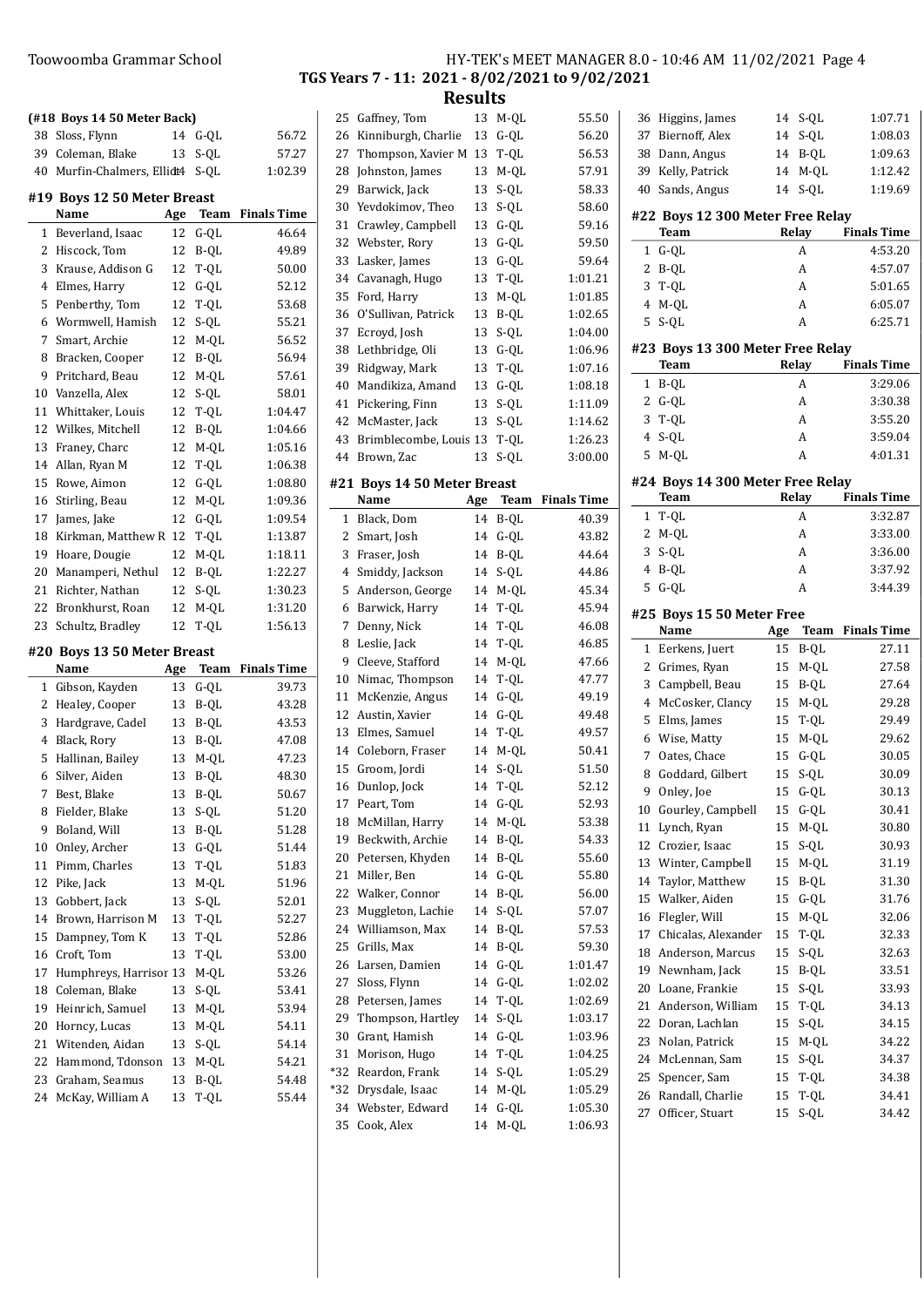## Toowoomba Grammar School HY-TEK's MEET MANAGER 8.0 - 10:46 AM 11/02/2021 Page 5 TGS Years 7 - 11: 2021 - 8/02/2021 to 9/02/2021

|     | (#25 Boys 15 50 Meter Free)   |    |         |       |    | 84 Munn, Gordy                | 15 | $G-QL$  | 41.63                | 11 Sheath, Henry              |    | 16 G-QL            | 29.97 |
|-----|-------------------------------|----|---------|-------|----|-------------------------------|----|---------|----------------------|-------------------------------|----|--------------------|-------|
|     | 28 Johnson, Hamish            |    | 15 B-QL | 34.62 |    | 85 Nicholls, Thomas           |    | 15 T-OL | 41.65                | 12 Clews, Angus               |    | 16 S-QL            | 30.31 |
|     | 29 Silver, Luke               |    | 15 B-QL | 34.98 |    | 86 Fenwick. Tom               |    | 15 M-QL | 42.20                | 13 Bayles, Reghan             | 16 | B-QL               | 30.50 |
| *30 | Swanson, George               |    | 15 T-QL | 35.39 |    | 87 Creighton, Angus           |    | 15 M-QL | 42.36                | 14 O'Shea, Jamie              | 16 | S-QL               | 30.73 |
| *30 | Gentry, Alexander             |    | 15 B-QL | 35.39 |    | 88 Charles, Tom               | 15 | T-QL    | 42.59                | 15 Tinkler, Walter            | 16 | B-QL               | 31.02 |
|     | 32 Mpofu, Bubsie              |    | 15 M-QL | 35.57 |    | 89 Marsden, Henry             |    | 15 T-QL | 42.71                | 16 Newnham, Harry             | 16 | B-QL               | 31.07 |
|     | 33 Morris, Benjamin           |    | 15 G-QL | 35.68 |    | 90 Lancaster, Mitchell        |    | 15 G-QL | 42.94                | 17 McGrath, Sam               |    | 16 G-QL            | 31.16 |
|     | 34 McInnerney, Dougal 15 M-QL |    |         | 35.85 |    | 91 Kruger, Ewald              |    | 15 M-QL | 43.33                | 18 Freer, Samuel              |    | 16 G-QL            | 31.21 |
|     | 35 Sargood, Jett              |    | 15 T-QL | 36.21 |    | 92 Marshall, Hamish           |    | 15 B-QL | 43.38                | 19 Keen, Tom                  |    | 16 T-QL            | 31.24 |
|     | 36 Oats, Kyan                 |    | 15 T-QL | 36.27 |    | 93 Irwin, Fletcher            |    | 15 S-QL | 44.16                | 20 Schutt, Tom                |    | 16 G-QL            | 31.36 |
|     | 37 Smolenski, George          |    | 15 T-QL | 36.43 |    | 94 Austin, Owen               |    | 15 G-QL | 44.23                | 21 Anderson, Ben              | 16 | B-QL               | 31.40 |
|     | 38 Brameld, Cody              |    | 15 B-QL | 36.53 | 95 | Clifford, Oliver              |    | 15 M-QL | 44.24                | 22 Hill, Fred                 | 16 | S-QL               | 31.72 |
|     | 39 Goodger, Kurtis            |    | 15 G-QL | 36.83 |    | 96 Johnston, Brock            |    | 15 M-QL | 44.39                | 23 Briese, Ben                |    | 16 B-QL            | 31.92 |
|     | 40 Forde, Brady               |    | 15 G-QL | 36.86 |    | 97 Donaldson, Oliver          |    | 15 S-QL | 44.61                | *24 McNamee, Lachlan          |    | 16 M-QL            | 32.21 |
|     | 41 Cass, Archie               |    | 15 T-QL | 36.93 | 98 | Baulch, Nicholas              |    | 15 G-QL | 45.11                | *24 Goldthorpe, Sam           |    | 16 S-QL            | 32.21 |
|     | 42 Ziesemer, Alec             |    | 15 B-QL | 37.03 | 99 | Bronkhurst, Damon             |    | 15 M-QL | 45.46                | 26 Brown, Tom                 |    | 16 B-QL            | 32.22 |
|     | 43 Scutt, Thomas              |    | 15 M-QL | 37.08 |    | 100 Hall, Charles             |    | 15 G-QL | 45.86                | 27 Ridgway, John              |    | 16 T-QL            | 32.31 |
|     | 44 Taylor, Noah               |    | 15 M-OL | 37.09 |    | 101 Hearn, Jaydahn            |    | 15 G-QL | 46.13                | 28 Austin, Tully              |    | 16 G-QL            | 32.63 |
|     | 45 Paton, Henry               |    | 15 S-QL | 37.31 |    | 102 Long, Ted                 |    | 15 G-QL | 46.15                | *29 Kirkby, Sam               |    | 16 M-QL            | 32.78 |
|     | 46 Tweedy, Coleridge          |    | 15 T-QL | 37.34 |    | 103 Silvester, Ben            |    | 15 G-OL | 46.24                | *29 Dean, Richard             |    | 16 S-QL            | 32.78 |
| 47  | Barac, Isaac                  |    | 15 S-QL | 37.61 |    | 104 Mohan, Karan              |    | 15 M-OL | 46.26                | 31 Hoffensetz, Sam            |    | 16 T-QL            | 33.38 |
| 48  | Bayntun, Tristan              |    | 15 T-QL | 37.82 |    | 105 Elder, Lewie              |    | 15 G-QL | 46.34                | 32 Lansbury, Lucas            |    | 16 B-QL            | 33.65 |
|     | 49 Simon, Alastair            |    | 15 G-QL | 37.91 |    | 106 Sippel, Joe               |    | 15 S-QL | 46.82                | 33 Holley, Will               |    | 16 S-QL            | 33.66 |
|     | 50 Beeton, Will               |    | 15 B-QL | 37.94 |    | 107 Rahman, Ayan              |    | 15 S-QL | 48.27                | 34 Higgins, William           |    | 16 S-QL            | 33.75 |
| 51  | Taylor, Ibrahim               |    | 15 T-QL | 37.99 |    | 108 Ewing, Joel               |    | 15 G-OL | 48.45                | 35 Stark, Riley               |    | 16 T-QL            | 33.85 |
|     | 52 Zahra, Joshua              |    | 15 M-QL | 38.00 |    | 109 Durkin, Max               |    | 15 T-QL | 48.47                | 36 Ostwald, PJ                |    | 16 G-QL            | 33.87 |
|     | 53 McKay, Alistair            |    | 15 T-QL | 38.07 |    | 110 Samarawickrama, Se 15     |    | S-QL    | 48.69                | 37 Andreas, Hamish            |    | 16 B-QL            | 33.91 |
|     |                               |    | 15 S-QL |       |    |                               |    |         | 48.80                |                               |    |                    | 34.24 |
|     | 54 Malhotra, Gautam           |    |         | 38.32 |    | 111 Hawkins, Lachlan          |    | 15 M-QL |                      | 38 MacFarlane, Henry          |    | 16 B-QL<br>16 B-QL |       |
|     | 55 Constable, Isaac           |    | 15 T-QL | 38.41 |    | 112 Gordon, Leo               |    | 15 M-QL | 49.88                | 39 Liddiard, Carter           |    |                    | 34.28 |
|     | 56 Burgess, Ben               |    | 15 M-QL | 38.50 |    | 113 O'Leary, Riley            |    | 15 B-QL | 49.98                | 40 Neville, Darcy             |    | 16 S-QL            | 34.37 |
|     | 57 Buckley, Angus             |    | 15 G-QL | 38.56 |    | 114 Stone, Nicholas           |    | 15 M-QL | 50.54                | 41 Brimblecombe, Rory 16 T-QL |    |                    | 34.64 |
|     | 58 Kath, William              |    | 15 M-QL | 38.88 |    | 115 McMaster, Henry           |    | 15 S-QL | 53.66                | 42 Crothers, Patrick          |    | 16 T-QL            | 34.87 |
|     | 59 Smith, Will                |    | 15 G-QL | 39.04 |    | 116 Cameron, Jake             |    | 15 S-QL | 54.46                | *43 Shannon, Sam              |    | 16 M-QL            | 35.03 |
|     | 60 Burey, Oscar               |    | 15 T-QL | 39.06 |    | 117 Mansfield, Bertie         |    | 15 B-QL | 55.08                | *43 Schubert, Gabriel         |    | 16 M-QL            | 35.03 |
|     | 61 Gray, Joseph               |    | 15 T-QL | 39.21 |    | 118 Tembo, Ndumo              |    | 15 M-QL | 55.22                | 45 Savill, Pat                | 16 | B-QL               | 35.12 |
|     | 62 Walker, Fergus             |    | 15 T-QL | 39.45 |    | 119 Aanan, Shafiuddin         |    | 15 G-QL | 55.27                | 46 Burke, Isaac               | 16 | B-QL               | 35.21 |
|     | 63 Spies, Lachlan             |    | 15 S-QL | 39.79 |    | 120 Acton, Ned                |    | 15 T-OL | 56.49                | 47 Bornholt, Jack             | 16 | G-QL               | 35.26 |
|     | 64 Black, Archer              |    | 15 S-QL | 39.84 |    | 121 Payne-Bailey, Max         |    | 15 B-OL | 56.74                | 48 Tse, Darren                | 16 | T-QL               | 35.29 |
|     | 65 Forrest, Will              |    | 15 S-QL | 39.89 |    | 122 Whitcombe, Thomas 15 M-QL |    |         | 57.90                | 49 Beasley, Ned               |    | 16 S-QL            | 35.64 |
|     | 66 Searle, Will               | 15 | M-QL    | 39.95 |    | 123 Hoare, Reuben             | 15 | T-QL    | 59.39                | 50 Nason, William             |    | 16 M-QL            | 35.65 |
| 67  | Salter, William               |    | 15 S-QL | 40.05 |    | 124 Walker, Hamish            |    | 15 M-QL | 1:00.46              | 51 Osborne, Steven            |    | 16 T-QL            | 35.94 |
| 68  | Graham, Cameron               |    | 15 T-QL | 40.19 |    | 125 Geu, Samuel               |    | 15 B-QL | 1:00.86              | 52 Gladwin, Sam               |    | 16 G-QL            | 36.24 |
|     | 69 Campbell, Hugh             |    | 15 B-QL | 40.20 |    | 126 Hamawand, Allan           |    | 15 M-QL | 1:04.76              | 53 Street, William            |    | 16 B-QL            | 36.44 |
| 70  | Cameron, Curtis               |    | 15 S-QL | 40.34 |    | 127 Shelton, Andrew           |    | 15 M-QL | 1:08.30              | 54 McCutcheon, Eli            |    | 16 M-QL            | 36.69 |
| 71  | Layton, Edward                |    | 15 M-QL | 40.37 |    | 128 Hadfield, Reid            |    | 15 G-QL | 1:11.16              | 55 Grant, Dougie              |    | 16 S-QL            | 36.89 |
| 72  | Taylor, Yousuf                |    | 15 T-QL | 40.53 |    | #26 Boys 16 50 Meter Free     |    |         |                      | 56 Brownlie, Lachlan          |    | 16 S-QL            | 36.91 |
|     | 73 McDonald, Will             |    | 15 G-QL | 40.62 |    | Name                          |    |         | Age Team Finals Time | 57 Ahern, Rowie               |    | 16 M-QL            | 37.22 |
|     | 74 Thomson, Mitchell          |    | 15 S-QL | 40.71 |    | 1 Thornton, Ryan              |    | 16 T-QL | 26.81                | 58 Neal, Darcy                |    | 16 S-QL            | 37.51 |
|     | 75 White, Jimmy               |    | 15 M-QL | 40.73 |    | 2 Rogan, Edward               |    | 16 S-QL | 27.16                | 59 Graham, Tom                |    | 16 G-QL            | 37.55 |
|     | 76 Apel, Harry                |    | 15 M-QL | 40.84 |    | 3 Wright, Clancy              |    | 16 S-QL | 27.57                | 60 Dixon, Thomas              |    | 16 T-QL            | 37.67 |
| 77  | Mitchell, Charlie             |    | 15 T-QL | 40.86 |    | 4 Ward, Harrison              |    | 16 M-QL | 28.19                | 61 Knudsen, Tom               |    | 16 B-QL            | 37.70 |
| 78  | Doherty, Taku                 |    | 15 G-QL | 41.07 |    |                               |    |         |                      | 62 Mayers, Joseph             |    | 16 G-QL            | 37.78 |
|     | 79 Finlay, Lachlan            |    | 15 S-QL | 41.23 |    | 5 Pollock, Hugh               |    | 16 B-QL | 28.22                | 63 Bou-Samara, Yoseph         |    | 16 G-QL            | 37.90 |
|     | 80 Pese, Matthew              |    | 15 T-QL | 41.33 |    | 6 Griffiths, George           |    | 16 G-QL | 28.55                | 64 Brisk, James               |    | 16 T-QL            | 37.94 |
|     | 81 Richardson, Kai            |    | 15 B-QL | 41.35 |    | 7 Byrne, William              |    | 16 S-QL | 28.69                | 65 Sheahan, Charlie           |    | 16 G-QL            | 38.00 |
|     | *82 Bailey, Thomas            |    | 15 M-QL | 41.41 |    | 8 Chappel, Campbell           |    | 16 T-QL | 28.94                | 66 Roach, Nicholas            |    | 16 B-QL            | 38.08 |
|     | *82 Lamble, Olly              |    | 15 B-QL | 41.41 |    | 9 Smith, Ned                  |    | 16 B-QL | 29.76                | 67 Murray, Thomas             |    | 16 B-QL            | 38.15 |
|     |                               |    |         |       |    | 10 Moore, Matthew             |    | 16 M-QL | 29.94                | 68 Murphy, Ryan               |    | 16 S-QL            | 38.26 |
|     |                               |    |         |       |    |                               |    |         |                      |                               |    |                    |       |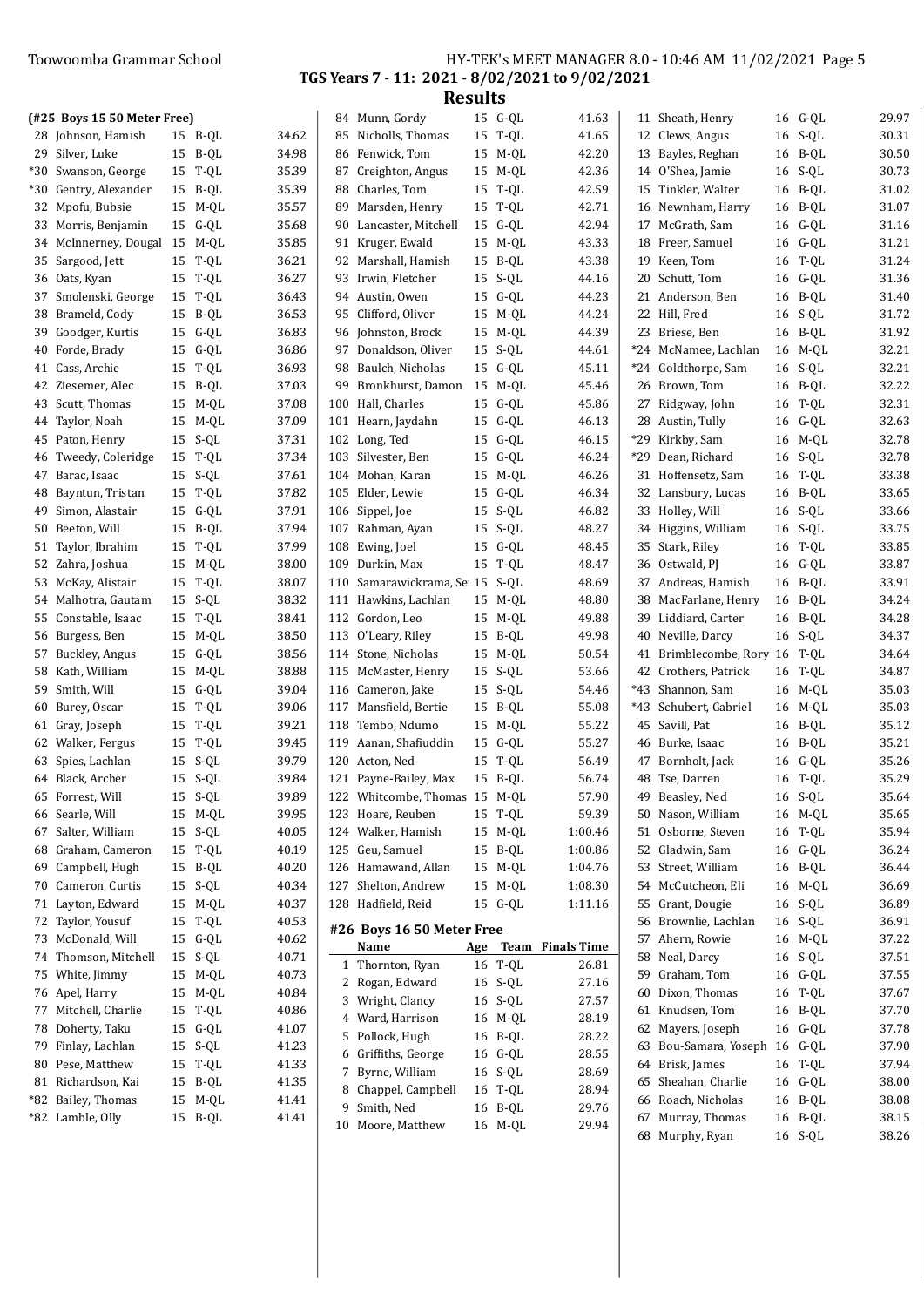## Toowoomba Grammar School HY-TEK's MEET MANAGER 8.0 - 10:46 AM 11/02/2021 Page 6 TGS Years 7 - 11: 2021 - 8/02/2021 to 9/02/2021

| (#26 Boys 16 50 Meter Free)                |                    |                      |    | 16 Roach, Josh                          | 17 B-QL            | 28.70          |    | *74 Black, Bodie                           |          | 18 B-OL            | 35.10          |
|--------------------------------------------|--------------------|----------------------|----|-----------------------------------------|--------------------|----------------|----|--------------------------------------------|----------|--------------------|----------------|
| 69 Pascoe, Liam                            | 16 G-QL            | 38.31                |    | 17 Johnston, Joe                        | 17 G-QL            | 29.22          |    | *74 Ward, Shelby                           | 18       | B-QL               | 35.10          |
| 70 Curtis, Alastair                        | 16 M-QL            | 38.51                | 18 | Chappel, Hamish                         | 17 T-OL            | 29.32          |    | 76 Reed, Oliver                            |          | 17 S-QL            | 35.16          |
| 71 Francis, Callum                         | 16 T-QL            | 38.73                |    | 19 Latham, Josh                         | 18 S-QL            | 29.55          |    | 77 Wilson, Liam                            | 18       | B-QL               | 35.19          |
| 72 Aarons, Charlie                         | 16 B-QL            | 38.87                |    | 20 McNicol, Jarrah                      | 18 G-QL            | 29.67          |    | 78 Locke, Dylan                            | 17       | M-QL               | 35.22          |
| 73 Chardon, Alex                           | 16 G-QL            | 38.98                |    | 21 Guest, Daly                          | 18 M-QL            | 29.80          | 79 | O'Dea, Matthew                             | 18       | T-QL               | 35.24          |
| 74 Hillman, Benjamin                       | 16 S-QL            | 39.14                |    | 22 McDonnell, Hugh                      | 18 M-QL            | 30.04          |    | 80 Durkin, George                          | 17       | T-QL               | 35.67          |
| 75 Zuyderwyk, Jeremy                       | 16 G-QL            | 39.76                |    | 23 Houldcroft, Mitchell                 | 18 B-QL            | 30.13          |    | 81 O'Rourke, Kelson                        | 18       | T-QL               | 35.77          |
| 76 Quinn, Connor                           | 16 M-OL            | 39.78                |    | 24 Morgan, Goff                         | 17 G-QL            | 30.20          |    | 82 Raguse, Joven                           | 18       | B-QL               | 35.80          |
| 77 Jacob, Paul                             | 16 B-QL            | 40.10                |    | 25 Crosdale, Marlowe                    | 18 G-QL            | 30.25          |    | 83 Plant, Douglas                          |          | 18 M-QL            | 35.96          |
| 78 O'Sullivan, Nicholas                    | 16 B-QL            | 40.20                |    | 26 Kenny, Hayden                        | 17 B-QL            | 30.30          |    | 84 Ciurleo, Bailey                         |          | 18 S-QL            | 35.97          |
| 79 Tate, Harrison                          | 16 M-QL            | 40.35                |    | 27 Elmes, Sam                           | 18 S-QL            | 30.44          |    | 85 Melbourne, Joe                          |          | 18 T-QL            | 35.98          |
| 80 Phipps, Riley                           | 16 B-QL            | 40.87                | 28 | Whitaker, Sam                           | 18 S-QL            | 30.53          |    | 86 McKinlay, Angus                         |          | 18 G-QL            | 36.11          |
| 81 Toombes, Isaac                          | 16 B-QL            | 41.03                |    | 29 Schubert, Oliver                     | 18 M-QL            | 30.54          |    | 87 Maher, Gus                              |          | 17 B-QL            | 36.25          |
| 82 Graham, Harry                           | 16 M-QL            | 41.61                |    | 30 Johnston, William                    | 18 T-QL            | 30.62          |    | 88 Statham, Jed                            | 17       | T-QL               | 36.48          |
| 83 Zimbwa, Rufaro                          | 16 M-QL            | 41.64                |    | 31 Baulch, Marcus                       | 18 G-QL            | 30.74          |    | 89 Palmer, Aaron                           |          | 18 B-QL            | 36.58          |
| 84 Radford, Scott                          | 16 S-QL            | 41.85                |    | 32 Newton, Samuel                       | 18 M-QL            | 30.87          |    | 90 Rhodes, Spencer                         |          | 18 S-QL            | 36.59          |
| 85 Gould, Hunter                           | 16 M-QL            | 42.50                |    | 33 Da Silva, Daniel                     | 17 B-QL            | 31.05          |    | 91 Crothers, James                         |          | 17 T-QL            | 36.63          |
| 86 French, Issiah                          | 16 G-QL            | 42.55                |    | 34 Hood, Benjamin                       | 17 T-QL            | 31.14          |    | 92 Brocherie, Jude                         | 17       | T-QL               | 36.68          |
| 87 Brown, Nicholas                         | 16 T-QL            | 42.66                |    | 35 Anderson, Sam                        | 18 B-QL            | 31.43          |    | 93 Campbell, Dougal                        |          | 17 G-QL            | 36.73          |
| 88 Munchenberg, Aidan 16 M-QL              |                    | 43.15                |    | *36 Rattray, Jack                       | 17 G-QL            | 31.48          |    | *94 O'Sullivan, James                      |          | 18 B-QL            | 36.82          |
| 89 Vaughan, Lachlan                        | 16 G-QL            | 43.68                |    | *36 Reddan, Zac                         | 17 T-QL            | 31.48          |    | *94 Park, Thomas                           |          | 17 S-QL            | 36.82          |
| 90 Schmidt, Darcy                          | 16 G-QL            | 44.18                |    | 38 Lord, Archie                         | 17 T-QL            | 31.50          |    | 96 Nugent, Nick                            |          | 18 B-OL            | 36.85          |
| 91 Unite, Sauni                            | 16 M-QL            | 44.20                |    | 39 Parkin, Cameron                      | 17 S-QL            | 31.52          |    | 97 Schefe, Izaak                           |          | 17 B-QL            | 37.02          |
| 92 Lindemann, James                        | 16 S-QL            | 44.28                |    | 40 Fortune, Harry                       | 17 G-QL            | 31.73          |    | 98 Ewing, Connor                           |          | 17 G-QL            | 37.08          |
| 93 Hemmer, Mendozza                        | 16 B-QL            | 44.95                |    | 41 Millar, Benjamin                     | 18 S-QL            | 31.79          | 99 | Bradley, Charlie                           |          | 18 M-QL            | 37.12          |
| *94 Cameron, Jock                          | 16 M-QL            | 45.61                |    | 42 Wigan, Charlie                       | 18 B-QL            | 31.86          |    | 100 Ingold, Angus                          |          | 17 G-QL            | 37.20          |
| *94 Sleba, Danny                           | 16 S-QL            | 45.61                |    | 43 Adams, Jordan                        | 18 M-QL            | 32.09          |    | 101 Shadlow, Kelly                         |          | 17 M-QL            | 37.26          |
| 96 Fitton, Ruben                           | 16 T-QL            | 46.05                |    | 44 Raccanello, Sam                      | 17 G-QL            | 32.19          |    | 102 Clementson, Morris                     | 17       | M-QL               | 37.32          |
| 97 Walters, Callum                         | 16 T-QL            | 46.34                |    | 45 Geraghty, Michael                    | 18 G-QL            | 32.26          |    | 102 Coulter, Jack                          | 17       | B-QL               | 37.32          |
|                                            |                    |                      |    |                                         |                    | 32.30          |    |                                            |          |                    | 37.42          |
| 98 Hamilton, Darcy<br>99 Farrington, Byron | 16 M-QL<br>16 B-QL | 46.66<br>46.75       |    | 46 Callachor, Angus<br>47 Miles, Isaac  | 18 M-QL<br>18 S-QL | 32.33          |    | 104 Street, Charlie<br>105 Gardoll, Hadley | 17<br>18 | B-QL<br>B-QL       | 37.53          |
| 100 Parish, Luke                           | 16 B-QL            | 49.50                | 48 |                                         | 18 S-QL            | 32.58          |    |                                            |          |                    | 37.63          |
|                                            |                    |                      |    | Wentzel, Alexander                      |                    |                |    | 106 Staines, George                        |          | 17 S-QL            |                |
| 101 Khan, Riyan                            | 16 B-QL            | 51.04                |    | 49 Maclean, Angus<br>50 Lane, Zach      | 17 G-OL            | 32.62<br>32.87 |    | 107 Paton, Angus<br>108 Savill, Tom        |          | 17 S-QL<br>17 B-QL | 37.64<br>37.69 |
| 102 Dwyer, Tom                             | 16 B-QL            | 51.26<br>52.82       |    | 51 Statton, Jack                        | 17 B-QL            | 32.89          |    | 109 Cocks, Thomas                          |          |                    | 37.80          |
| 103 Southern, Mitchell                     | 16 M-QL            |                      |    |                                         | 17 T-QL            |                |    |                                            |          | 17 T-QL            |                |
| 104 Underwood, William 16 S-QL             | 16 S-QL            | 56.57<br>58.62       |    | 52 Debortoli, Jack<br>53 Layton, Thomas | 18 M-QL<br>18 M-QL | 32.94<br>32.96 |    | 110 Hammond, Lachlan<br>111 Wells, Hamish  |          | 18 G-QL<br>18 S-QL | 37.82<br>37.90 |
| 105 Mann, Jim                              |                    |                      |    |                                         |                    | 33.08          |    |                                            |          |                    |                |
| 106 Wu, William                            | 16 M-QL            | 1:12.77              |    | 54 Brimblecombe, Brodi 18 G-QL          |                    |                |    | 112 McDonald, Baxter                       |          | 17 M-QL            | 38.63          |
| #27 Boys 17-18 50 Meter Free               |                    |                      |    | 55 Currie, Joseph                       | 17 M-QL            | 33.19          |    | 113 Jillett, Ollie                         |          | 18 G-QL            | 38.73          |
| Name                                       |                    | Age Team Finals Time |    | 56 Williams, Lachie                     | 17 B-QL            | 33.30          |    | 114 Walker, Tom                            |          | 17 M-QL            | 38.88          |
| 1 Salmond, Will                            | 17 T-QL            | 25.52                |    | 57 Cory, Angus                          | 17 S-QL            | 33.42          |    | 115 Watson, Jamie                          | 17       | G-QL               | 38.90          |
| 2 Craig, Archibald                         | 17 B-QL            | 26.42                |    | 58 Fleger, Mac                          | 17 M-QL            | 33.76          |    | 116 Peacock, Adam                          |          | 17 S-QL            | 39.27          |
| 3 Cooke, Zaniel                            | 17 B-QL            | 26.61                |    | 59 Byrnes, Andrew                       | 17 S-QL            | 33.77          |    | 117 Gray, Logan                            |          | 18 M-QL            | 39.31          |
| 4 Crook, Mitchell                          | 17 G-QL            | 26.66                |    | 60 Fenwick, Sam                         | 17 G-QL            | 33.85          |    | 118 Browne, James                          | 17       | T-QL               | 39.51          |
| 5 Macey, Alex                              | 17 T-QL            | 27.57                |    | 61 Perry, Fred                          | 17 S-QL            | 33.92          |    | 119 Lederhose, Joe                         |          | 18 S-QL            | 39.61          |
| 6 Geldenhuys, Ruben                        | 17 B-QL            | 27.60                |    | 62 Hohnke, Jack                         | 17 T-QL            | 34.03          |    | 120 Titterton, Will                        |          | 17 S-QL            | 39.63          |
| 7 Brown, Reuben                            | 17 T-QL            | 27.73                |    | *63 Kelly, Manny                        | 18 T-QL            | 34.12          |    | 120 Harman, Charles                        |          | 18 B-QL            | 39.63          |
| 8 Vemeulen, Reiko                          | 17 S-QL            | 27.82                |    | *63 Cardillo, Cameron                   | 18 G-QL            | 34.12          |    | 122 Hall, Ethan                            |          | 17 B-QL            | 39.72          |
| 9 Teahan, Rory                             | 17 B-QL            | 27.97                |    | 65 McLoughlin, Kai                      | 17 B-QL            | 34.36          |    | 123 Wang, Wuyu                             |          | 18 B-QL            | 40.01          |
| 10 Howe, Lawson                            | 17 B-QL            | 28.02                |    | 66 Reardon, William                     | 17 B-QL            | 34.52          |    | 124 Savill, Will                           |          | 17 B-QL            | 40.18          |
| 11 Reid, Zac                               | 17 S-QL            | 28.21                |    | 67 Molesworth, Henry                    | 17 G-QL            | 34.55          |    | 125 Krieg, Jim                             |          | 17 T-QL            | 40.29          |
| 12 Dann, Jack                              | 18 S-QL            | 28.22                |    | *68 Zimbwa, Mutsa                       | 17 M-QL            | 34.61          |    | 126 Hepner, Harrison                       |          | 17 B-QL            | 40.30          |
| 13 Morse, Gabriel                          | 17 S-QL            | 28.25                |    | *68 Horn, Charlie                       | 17 S-QL            | 34.61          |    | 127 Beeton, Harry                          |          | 18 B-QL            | 40.45          |
| 14 Dight, Ben                              | 17 M-QL            | 28.45                |    | 70 Brimblecombe, Harri 18 B-QL          |                    | 34.77          |    | 128 Madigan, Jack                          |          | 17 G-QL            | 40.60          |
| 15 Mohr, Angus                             | 17 B-QL            | 28.69                |    | 71 Doran, Patrick                       | 18 G-QL            | 35.03          |    | 129 Faulkner, Kye                          | 17       | B-QL               | 40.64          |
|                                            |                    |                      |    | 72 Stonestreet, Thomas 17 M-QL          |                    | 35.08          |    | 130 Bragg, Thomas                          |          | 17 B-QL            | 41.10          |
|                                            |                    |                      |    | 73 Darlington, James                    | 17 S-QL            | 35.09          |    | 131 Walker, Sam                            |          | 17 T-QL            | 41.18          |
|                                            |                    |                      |    |                                         |                    |                |    |                                            |          |                    |                |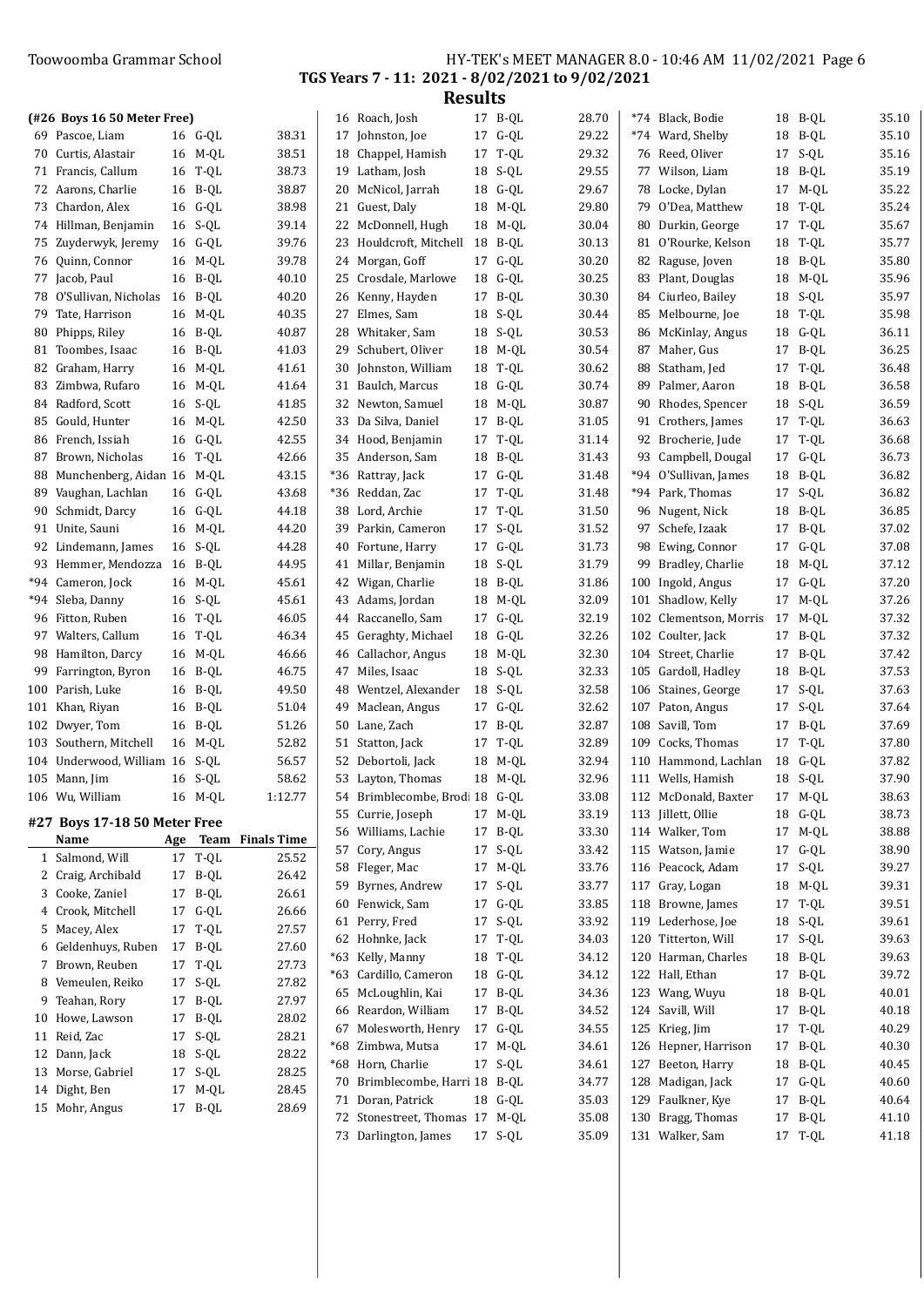#### Toowoomba Grammar School

|                                                 |  |  | HY-TEK's MEET MANAGER 8.0 - 10:46 AM 11/02/2021 Page 7 |  |
|-------------------------------------------------|--|--|--------------------------------------------------------|--|
| TGS Years 7 - 11: 2021 - 8/02/2021 to 9/02/2021 |  |  |                                                        |  |
|                                                 |  |  |                                                        |  |

|   | (#27 Boys 17-18 50 Meter Free)                |     |                 |                         |     | 21 Brameld, Cody             |     | 15 B-QL | 46.96                   |
|---|-----------------------------------------------|-----|-----------------|-------------------------|-----|------------------------------|-----|---------|-------------------------|
|   | 132 Donaldson, Gabriel                        |     | 17 S-QL         | 41.40                   |     | 22 Paton, Henry              | 15  | S-QL    | 47.78                   |
|   | 133 Higgins, John                             |     | 18 S-QL         | 41.55                   |     | 23 Ziesemer, Alec            |     | 15 B-QL | 48.94                   |
|   | 134 Bain, Sean                                |     | 18 M-QL         | 41.91                   |     | 24 Smolenski, George         | 15  | T-QL    | 49.05                   |
|   | 135 Wetherspoon, Williar 17 G-QL              |     |                 | 41.93                   | 25  | Marshall, Hamish             | 15  | B-QL    | 49.53                   |
|   | 136 Hafeez-Baig, Zain                         |     | 18 M-QL         | 41.96                   | 26  | Cameron, Curtis              | 15  | S-QL    | 50.63                   |
|   | 137 Dean, Zachary                             |     | 17 G-QL         | 42.20                   | 27  | Searle, Will                 | 15  | M-QL    | 50.65                   |
|   | 138 Coggan, Hamish                            |     | 17 M-QL         | 42.51                   | 28  | Spencer, Sam                 | 15  | T-QL    | 51.24                   |
|   | 139 Anderson, John                            |     | 18 T-QL         | 42.73                   | 29  | Gray, Joseph                 | 15  | T-QL    | 52.26                   |
|   | 140 Gallagher, Harry                          | 17  | M-QL            | 42.77                   | 30  | Campbell, Hugh               |     | 15 B-QL | 52.92                   |
|   | 141 Glenn, Taj                                |     | 18 T-QL         | 42.78                   |     | 31 Finlay, Lachlan           | 15  | S-QL    | 54.19                   |
|   | 142 Taylor, Flynn                             |     | 17 M-QL         | 43.19                   |     | 32 Nicholls, Thomas          |     | 15 T-QL | 54.94                   |
|   | 143 Saint, Seb                                | 17  | T-QL            | 43.41                   | 33  | Goodger, Kurtis              |     | 15 G-QL | 58.10                   |
|   | 144 Sippel, Thomas                            | 17  | S-QL            | 43.60                   | 34  | Smith, Will                  |     | 15 G-QL | 1:00.74                 |
|   | 145 Eswaran, Sathu                            |     | 18 B-QL         | 44.05                   |     | 35 Doherty, Taku             |     | 15 G-QL | 1:04.94                 |
|   | 146 Johnston, Henry                           |     | 18 G-QL         | 44.47                   |     | 36 Silvester, Ben            |     | 15 G-QL | 1:07.03                 |
|   | 147 Schriek, Sam                              |     | 17 G-QL         | 44.56                   |     | 37 Aanan, Shafiuddin         |     | 15 G-QL | 1:21.79                 |
|   | 148 Rathie, Peter                             |     | 18 B-QL         | 44.80                   |     |                              |     |         |                         |
|   | 149 Russell, Thomas                           |     | 17 M-QL         | 44.81                   |     | #29 Boys 16 50 Meter Back    |     |         |                         |
|   | 150 Mills, Harrison                           |     | 17 S-QL         | 44.92                   |     | Name                         | Age |         | <b>Team</b> Finals Time |
|   | 151 Boyce, James                              |     | 18 B-QL         | 45.26                   |     | 1 Thornton, Ryan             |     | 16 T-QL | 30.65                   |
|   | 152 Wockner, Cody                             |     |                 | 45.61                   |     | 2 Pollock, Hugh              |     | 16 B-QL | 32.70                   |
|   |                                               |     | 17 M-QL         |                         |     | 3 Rogan, Edward              |     | 16 S-QL | 34.94                   |
|   | 153 Christensen, Sam<br>154 Taylor, Zackariya | 17  | T-QL<br>17 T-QL | 45.75                   |     | 4 Ward, Harrison             |     | 16 M-QL | 35.48                   |
|   |                                               |     |                 | 47.82                   |     | 5 Byrne, William             |     | 16 S-QL | 36.92                   |
|   | 155 Ploetz, Charlie                           |     | 17 B-QL         | 49.01                   |     | 6 Wright, Clancy             |     | 16 S-QL | 37.48                   |
|   | 156 Inoue, Minami                             |     | 17 B-QL         | 49.35                   | 7   | Clews, Angus                 |     | 16 S-QL | 37.63                   |
|   | 157 Green, Tom                                |     | 17 S-QL         | 50.19                   |     | 8 Griffiths, George          |     | 16 G-QL | 38.24                   |
|   | 158 Yusaf, Hassan                             | 17  | M-QL            | 52.99                   | 9   | Stark, Riley                 |     | 16 T-QL | 38.68                   |
|   | 159 Hay, Codey                                | 17  | B-QL            | 53.14                   | 10  | Smith, Ned                   |     | 16 B-QL | 39.19                   |
|   | 160 Hoare, Thomas                             | 17  | T-QL            | 54.07                   |     | 11 Chappel, Campbell         |     | 16 T-QL | 39.29                   |
|   | 161 De Silva, Zen                             | 17  | T-QL            | 55.98                   |     | 12 Freer, Samuel             |     | 16 G-QL | 40.94                   |
|   | 162 Zhou, Kimmie                              | 18  | M-QL            | 1:00.21                 |     | 13 Liddiard, Carter          |     | 16 B-QL | 41.27                   |
|   | 163 Brown, Joshua                             |     | 18 S-QL         | 1:04.11                 |     | 14 Schutt, Tom               |     | 16 G-QL | 41.53                   |
|   | 164 Bragg, Charles                            |     | 17 B-QL         | 1:12.64                 |     | 15 Goldthorpe, Sam           |     | 16 S-QL | 41.72                   |
|   | #28 Boys 15 50 Meter Back                     |     |                 |                         |     | 16 Ostwald, PJ               |     | 16 G-QL | 42.16                   |
|   | Name                                          | Age |                 | <b>Team</b> Finals Time | 17  | Newnham, Harry               |     | 16 B-QL | 42.47                   |
|   | 1 Eerkens, Juert                              |     | 15 B-QL         | 31.32                   |     | 18 Briese, Ben               |     | 16 B-QL | 42.85                   |
|   | 2 Grimes, Ryan                                |     | 15 M-QL         | 32.50                   |     | 19 Ridgway, John             |     | 16 T-QL | 44.43                   |
|   | 3 Goddard, Gilbert                            |     | 15 S-QL         | 34.71                   |     | 20 Francis, Callum           |     | 16 T-QL | 44.64                   |
|   | 4 Campbell, Beau                              |     | 15 B-QL         | 34.96                   |     | 21 Shannon, Sam              |     | 16 M-QL | 44.68                   |
|   | 5 Elms, James                                 |     | 15 T-QL         | 36.36                   |     | 22 Gladwin, Sam              |     | 16 G-QL | 47.32                   |
|   | 6 Wise, Matty                                 |     | 15 M-QL         | 38.73                   | 23  | Murray, Thomas               |     | 16 B-QL | 48.14                   |
|   | 7 McCosker, Clancy                            |     | 15 M-QL         | 38.80                   |     | 24 Neville, Darcy            |     | 16 S-QL | 48.34                   |
|   | 8 Lynch, Ryan                                 |     | 15 M-QL         | 39.24                   |     | 25 Crothers, Patrick         |     | 16 T-QL | 48.76                   |
| 9 | Gentry, Alexander                             |     | 15 B-QL         | 39.28                   |     | 26 Hoffensetz, Sam           |     | 16 T-QL | 52.28                   |
|   | 10 Crozier, Isaac                             |     | 15 S-QL         | 39.74                   | 27  | McNamee, Lachlan             |     | 16 M-QL | 55.55                   |
|   | 11 Chicalas, Alexander                        |     | 15 T-QL         | 41.79                   | --- | Thomson, Mitchell            |     | 15 S-QL | DQ                      |
|   | 12 Winter, Campbell                           |     | 15 M-QL         | 41.82                   | --- | Anderson, William            |     | 15 T-QL | DQ                      |
|   | 13 McLennan, Sam                              |     | 15 S-QL         | 42.12                   |     |                              |     |         |                         |
|   | 14 Scutt, Thomas                              |     | 15 M-QL         | 42.50                   |     | #30 Boys 17-18 50 Meter Back |     |         |                         |
|   | 15 Gourley, Campbell                          |     | 15 G-QL         | 43.04                   |     | Name                         | Age |         | <b>Team</b> Finals Time |
|   | 16 Doran, Lachlan                             |     | 15 S-QL         | 43.38                   |     | 1 Salmond, Will              | 17  | T-QL    | 28.92                   |
|   | 17 Cass, Archie                               |     | 15 T-QL         | 45.08                   |     | 2 Crook, Mitchell            |     | 17 G-QL | 31.59                   |
|   | 18 Seckler, Marcus                            |     | 15 G-QL         | 45.50                   | 3   | Craig, Archibald             |     | 17 B-QL | 31.65                   |
|   | 19 Officer, Stuart                            |     | 15 S-QL         | 46.89                   | 4   | Cooke, Zaniel                |     | 17 B-QL | 33.53                   |
|   | 20 Flegler, Will                              |     | 15 M-QL         | 46.94                   | 5   | Brown, Reuben                |     | 17 T-QL | 33.82                   |
|   |                                               |     |                 |                         |     | 6 Teahan, Rory               |     | 17 B-QL | 34.84                   |

| 7  | Howe, Lawson                        | 17        | B-QL                   | 35.38              |
|----|-------------------------------------|-----------|------------------------|--------------------|
| 8  | Geldenhuys, Ruben                   | 17        | B-QL                   | 35.54              |
| 9  | Mohr, Angus                         | 17        | B-QL                   | 35.73              |
| 10 | Macey, Alex                         | 17        | T-QL                   | 36.28              |
| 11 | Reid, Zac                           | 17        | S-QL                   | 36.48              |
| 12 | Schubert, Oliver                    | 18        | M-QL                   | 36.69              |
| 13 | McDonnell, Hugh                     | 18        | M-QL                   | 38.12              |
| 14 | Crosdale, Marlowe                   | 18        | $G-QL$                 | 38.34              |
| 15 | Roach, Josh                         | 17        | B-QL                   | 38.41              |
| 16 | Dight, Ben                          | 17        | M-QL                   | 38.78              |
| 17 | McNicol, Jarrah                     | 18        | G-QL                   | 39.01              |
| 18 | Latham, Josh                        | 18        | S-QL                   | 39.11              |
| 19 | Christensen, Sam                    | 17        | T-QL                   | 39.28              |
| 20 | Geraghty, Michael                   | 18        | $G-QL$                 | 40.08              |
| 21 | Morse, Gabriel                      | 17        | S-QL                   | 40.49              |
| 22 | Morgan, Goff                        | 17        | $G-QL$                 | 40.82              |
| 23 | Sargood, Harry                      | 18        | T-QL                   | 41.11              |
| 24 | Houldcroft, Mitchell                | 18        | B-QL                   | 41.56              |
| 25 | Byrnes, Andrew                      | 17        | S-QL                   | 42.36              |
| 26 | Whitaker, Sam                       | 18        | S-QL                   | 42.42              |
| 27 | Johnston, Joe                       | 17        | G-QL                   | 42.73              |
| 28 | Baulch, Marcus                      | 18        | G-QL                   | 42.80              |
| 29 | Hood, Benjamin                      | 17        | $\mbox{T-QL}$          | 43.24              |
| 30 | Kelly, Manny                        | 18        | T-QL                   | 44.01              |
| 31 | Staines, George                     | 17        | $S-QL$                 | 46.28              |
| 32 | Ciurleo, Bailey                     | 18        | S-QL                   | 46.42              |
| 33 | Maclean, Angus                      | 17        | $G-QL$                 | 47.02              |
| 34 | Statham, Jed                        | 17        | $T\text{-}\mathrm{QL}$ | 48.21              |
|    |                                     | 17        | M-QL                   | 49.50              |
| 35 | McDonald, Baxter                    |           |                        |                    |
| 36 | Cory, Angus                         | 17        | S-QL                   | 50.86              |
| 37 | Higgins, John                       | 18        | S-QL                   |                    |
| 38 | Wockner, Cody                       | 17        | M-QL                   | 52.40<br>52.62     |
| 39 | Watson, Jamie                       | 17        | $G-QL$                 | 54.05              |
| 40 | Russell, Thomas                     | 17        | M-QL                   | 55.01              |
| 41 | Wells, Hamish                       | 18        | S-QL                   | 55.14              |
|    |                                     |           |                        |                    |
|    | #31 Boys 15 50 Meter Breast<br>Name |           | Team                   | <b>Finals Time</b> |
| 1  |                                     | Age<br>15 |                        | 34.36              |
|    | Campbell, Beau                      | 15        | B-QL                   |                    |
| 3  | 2 Eerkens, Juert                    |           | B-QL                   | 37.06<br>40.46     |
| 4  | Grimes, Ryan<br>Elms, James         | 15<br>15  | M-QL<br>T-QL           | 42.62              |
| 5  | McCosker, Clancy                    | 15        | M-QL                   | 42.78              |
| 6  | Wise, Matty                         | 15        |                        | 43.28              |
| 7  | Taylor, Noah                        | 15        | $M-QL$<br>M-QL         | 44.61              |
| 8  | Chicalas, Alexander                 | 15        | T-QL                   | 45.47              |
| 9  | McKay, Alistair                     | 15        |                        | 45.93              |
| 10 | Gray, Joseph                        | 15        | $\mbox{T-QL}$<br>T-QL  | 46.89              |
| 11 | Walker, Aiden                       | 15        | $G-QL$                 | 47.52              |
| 12 | Sargood, Jett                       | 15        | T-QL                   | 47.97              |
| 13 | Anderson, William                   | 15        | T-QL                   | 47.99              |
| 14 | Neilson, Patrick                    | 15        | B-QL                   | 48.66              |
| 15 | Doran, Lachlan                      | 15        | S-QL                   | 49.72              |
| 16 | Buckley, Angus                      | 15        | G-QL                   | 50.27              |
| 17 | Graham, Cameron                     | 15        | T-QL                   | 50.43              |
| 18 | Baulch, Nicholas                    | 15        | G-QL                   | 50.49              |
| 19 | Loane, Frankie                      | 15        | S-QL                   | 50.60              |